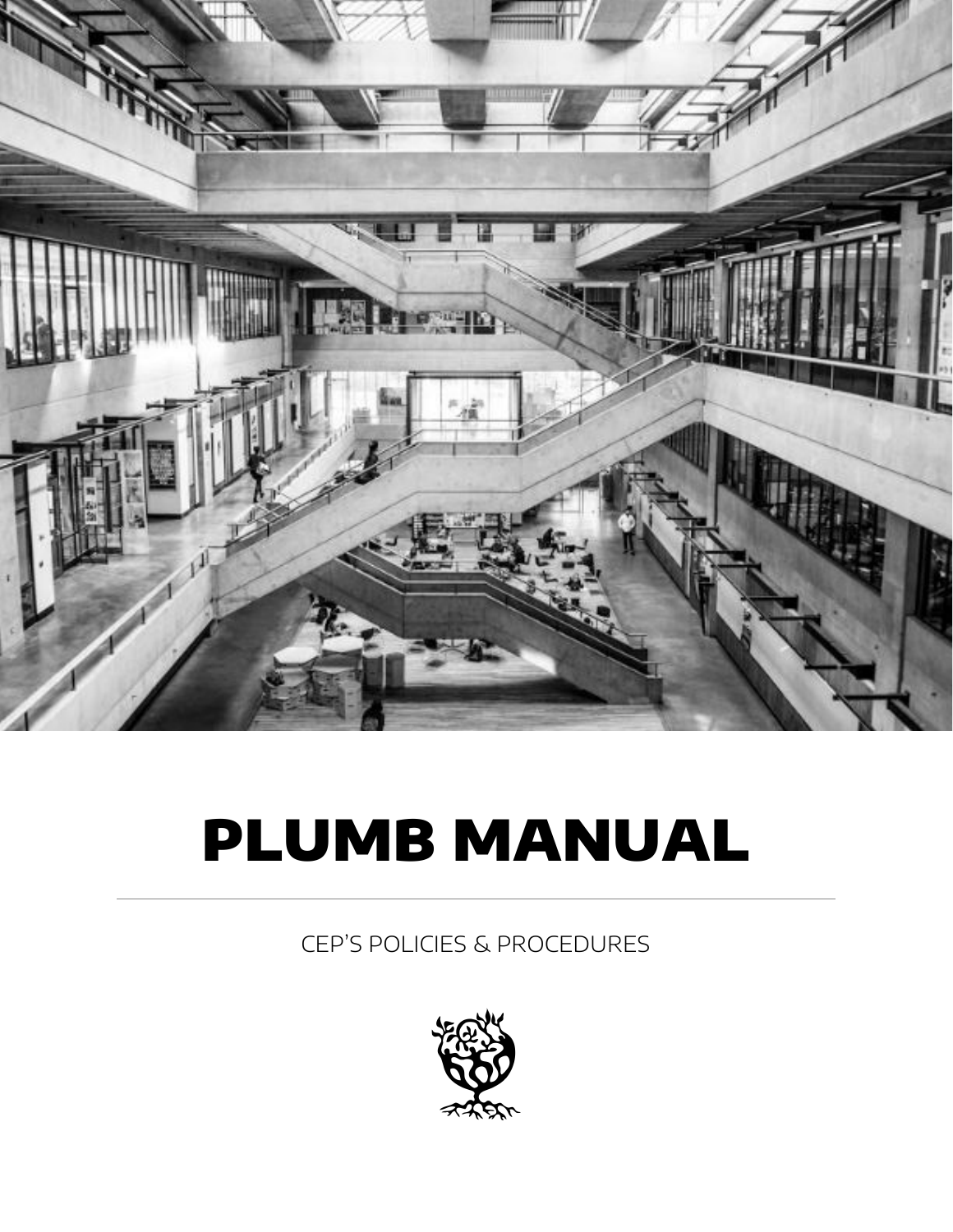CEP Plumb Manual July 2020 All Rights Reserved

This document has been produced by the students, faculty, and staff of the Community, Environment & Planning undergraduate major at the University of Washington.

> Christopher Campbell, Director ccamp1@uw.edu, 206.543.6063

Megan Herzog, Program Manager herzomeg@uw.edu, 206.543.1508

Gould Hall 410, Box 355740 University of Washington Seattle, WA 98195

cep.be.washington.edu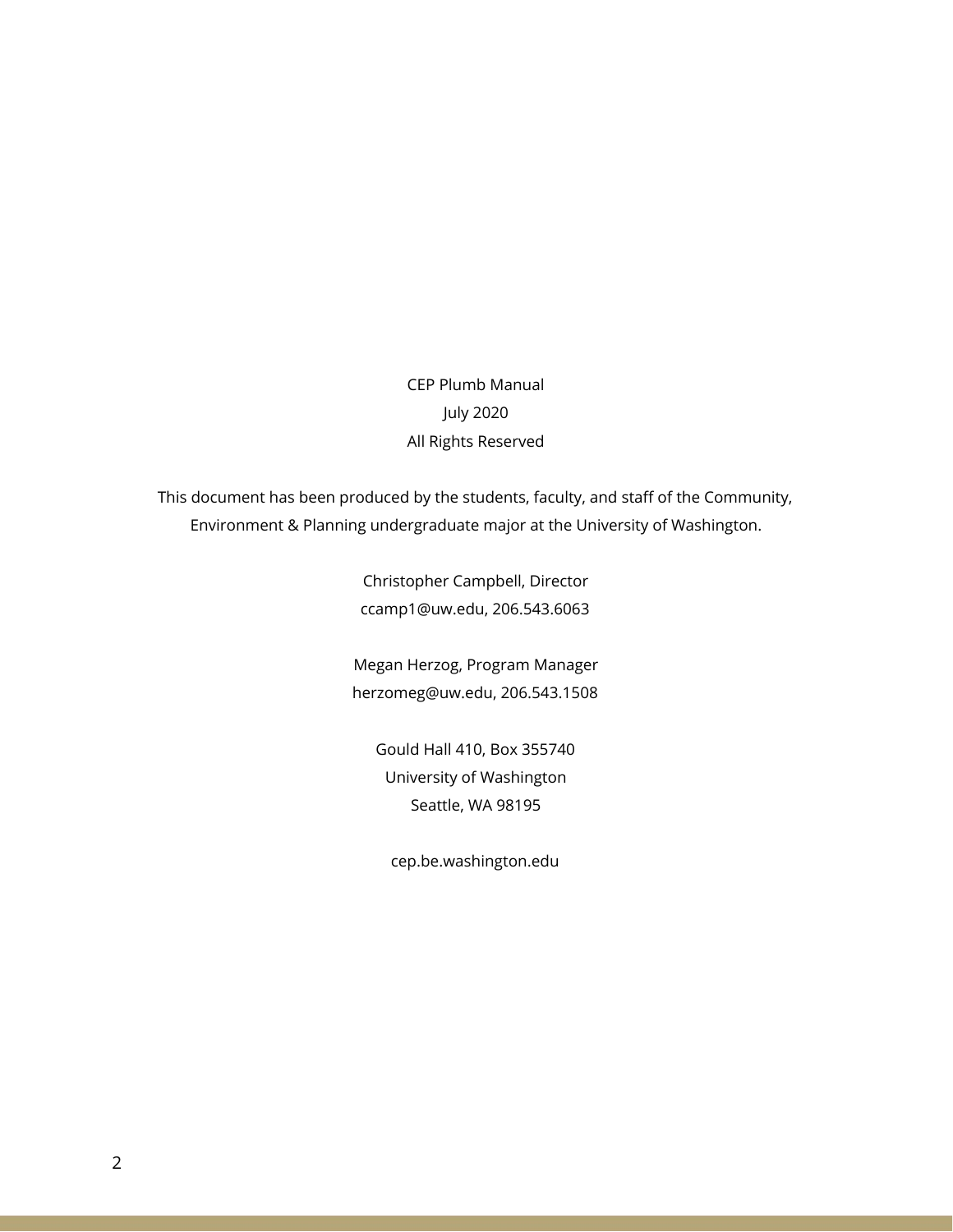## TABLE OF CONTENTS

## SECTION 1: PHILOSOPHY

- **Basic Commitments**
- Mission Statement
- Shared Values
- Essential Questions
- Core Competencies
- Practices and Pedagogy

## SECTION 2: ACADEMICS

- Degree Requirements
- Components of the Major and Each Component's Purpose and Goals
	- Individualized Study Plan
		- Purpose
		- Goals
	- Core Courses
	- Narrative Transcripts and Exit Interviews
	- Methods, Diversity & DSP Courses
	- Internship
	- Leadership Retreats
	- Senior Project
	- E-Portfolio
	- Field Experience and Other Opportunities
	- Major Recurring Events

## SECTION 3: GOVERNANCE

- Why Governance?
- **Committees**
- Forum
- Role of Facilitators
- **Steering**
- Conclusion

## SECTION 4: POLICIES

- Explanation of Proposal Writing Process and Consensus
- Minimum Grade Policy
- Continuation Policy

## **CONCLUSION**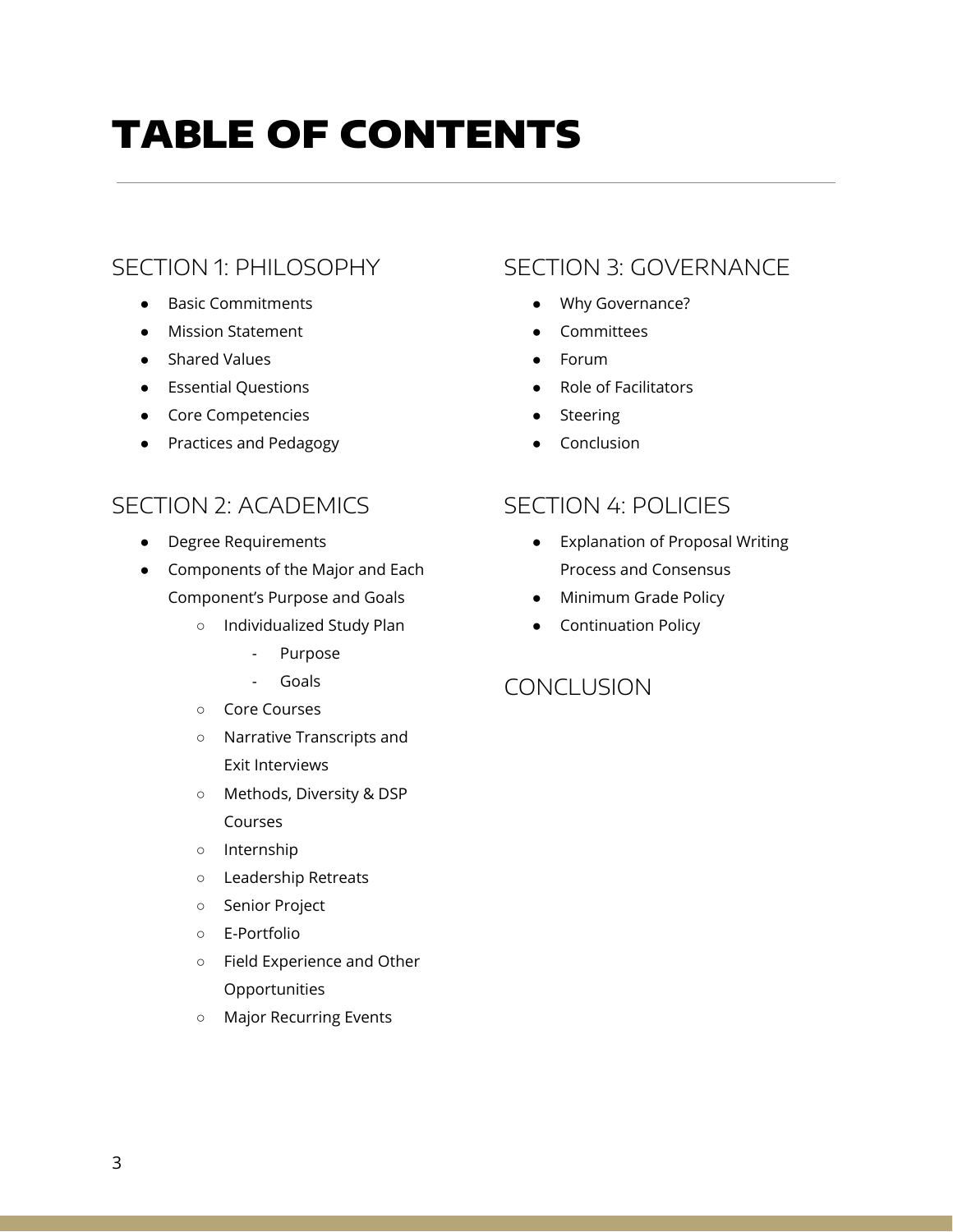The Community, Environment & Planning (CEP) major is an interdisciplinary degree program offered through the Department of Urban Design & Planning in the College of Built Environments at the University of Washington. CEP focuses on the three central tenets of Community, Environment & Planning. It is a major in leadership and group practice, where each student is expected to be an active participant not only in the classroom, but also in the operation and development of the major. The program deliberates and makes policy decisions through a consensus-based governance system, and students routinely take on leadership roles in various activities such as policy development, curriculum review, event planning, and community initiatives.

Students pursue their own interests through the structure and flexibility of an Individualized Study Plan (ISP). Alongside core course requirements, students craft their curriculum in a way that will support their educational goals. Students then bring their specified areas of interest back to CEP core courses to share with their peers, ensuring a diverse and interdisciplinary learning environment. CEP's educational structure enables students to gain knowledge, expertise, and skills for active, involved lives that benefit themselves and their communities.

CEP was born during the 1993-1994 academic year with 12 self-selected students through a series of special seminars aimed at developing an innovative new undergraduate planning degree. Their intent for the major was an ongoing experiment in mutual learning, from initiation to implementation, from personal empowerment to enlightened service. While the program shifts and develops to reflect the lessons learned by past students and the interests of its current students, the CEP program maintains its original intent and continues in the same tradition.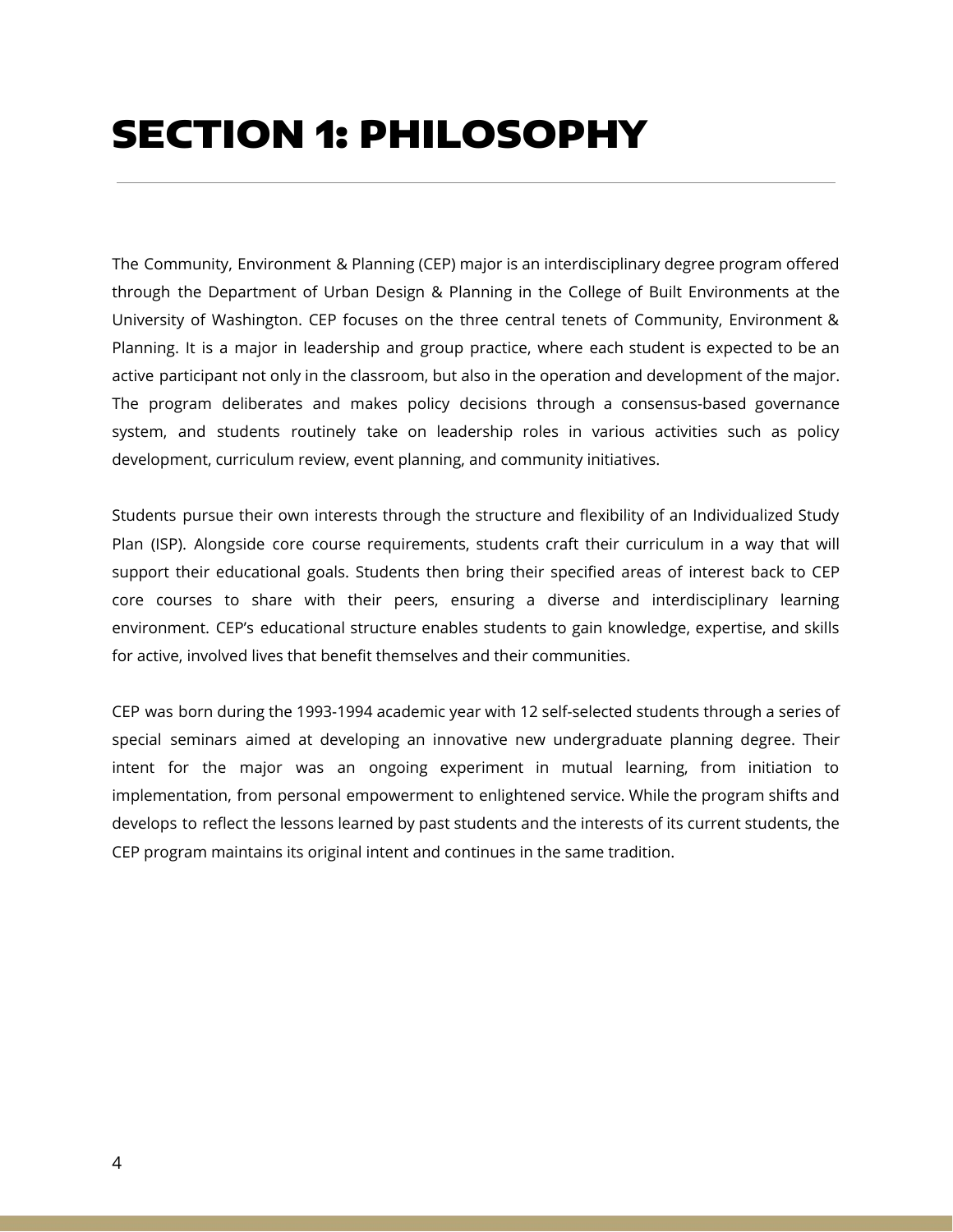## BASIC COMMITMENTS

CEP's basic commitments are reflected in the name of the major:

**Community** describes not only our efforts to create a place where we can be nourished and supported in order to combine our efforts into positive collective action, but also our commitment to understanding the structure and development of communities in general.

**Environment** challenges us to have an ecological mindset, calling on humanity to act as responsible stewards of our environments.

**Planning** is the process of engaging with our built and natural environments and implementing positive change through strategic, reflective, and meaningful participation.

### MISSION STATEMENT

Between 2011 and 2013, CEP students led a process to review various versions of our mission statement and craft a statement each member of the community could stand behind and use as a foundation for the work done in the program.

**Community, Environment & Planning is a self-directed, diverse undergraduate major comprised of students, faculty, and staff, engaged in holistic growth and a collaborative process of experiential and interdisciplinary learning. In our major, we develop skills, techniques, and knowledge necessary to be active leaders and conscientious planners in our communities and environments.**

## SHARED VALUES

CEP encourages and depends on the development of skills in critical thinking, interactive leadership, versatility, self-discipline, and reliability. Students must take responsibility for themselves in developing a plan of study that works toward their goals. They must also share responsibility for their educational experiences. The opinions, knowledge, and perspective of each member are crucial to the education of the whole. This process can at times be slow and frustrating, but it is ultimately rewarding in preparing the student to be effective in all areas of life.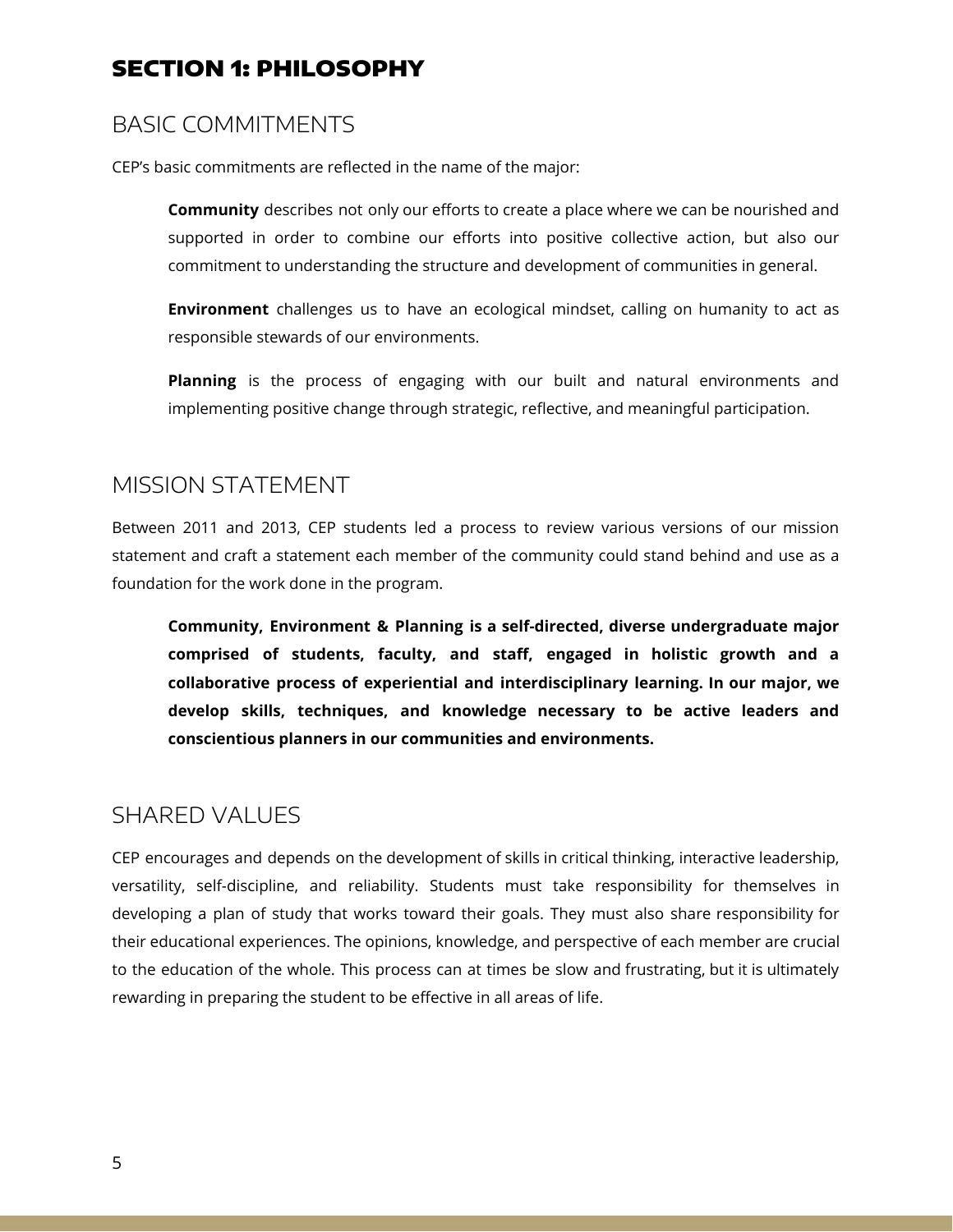The CEP founders expressed their vision for the major in five shared values. These were:

- *1. The centrality of the individual student. Education should serve to support and liberate each participant's potential.*
- *2. The critical importance of a learning community. Self-directed learning can best occur in the company of others who are similarly motivated. We must become each other's teachers.*
- *3. The value of practice. The learning environment must resemble and promote the situation that students will be trying to create as citizens, leaders, and workers.*
- *4. Education of the whole person. Our lives will be effective insofar as we bring our individual experiences, beliefs, styles of expression and interaction, and perceptions of ourselves to bear on the challenges we face.*
- *5. Participation. We intend to influence the educational apparatus, even as it influences us. We are strongest when we make conscious choices, and when we put co-creation in the place of passivity and complaint.*

Alongside our mission statement revision, students decided to have our values call out what made us distinctly unique at the University of Washington and made revisions. CEP's values reflect what is central to our major and create a backbone for the work we do in and outside the classroom:

- **1. Practice:** The learning environment must resemble and promote the situation students seek to create as citizens and leaders. All members of CEP actively engage, participate, and form a strong community for the benefit of our members and our communities.
- **2. Personal Formation:** We are dedicated to the holistic growth of each individual member. We maintain academic challenge and rigor and reach beyond academia as necessary in an effort to educate the whole person. We emphasize personal, as well as collective growth, recognizing all growth as a process that is never complete.
- **3. Intentionality:** We are a collective body of individuals committed to making decisions with prudence, wisdom, and integrity. We are strongest when we make conscious choices, and when we put co-creation in the place of passivity. We intend to influence the educational apparatus, even as it influences us.
- **4. Communal Learning:** Self-directed learning can best occur in the company of others who are similarly motivated. We are each other's teachers through collaboration and the active participation of all members of the community. We view people on the basis of the equal dignity of each individual while embracing differences, recognizing that they enrich our learning experience.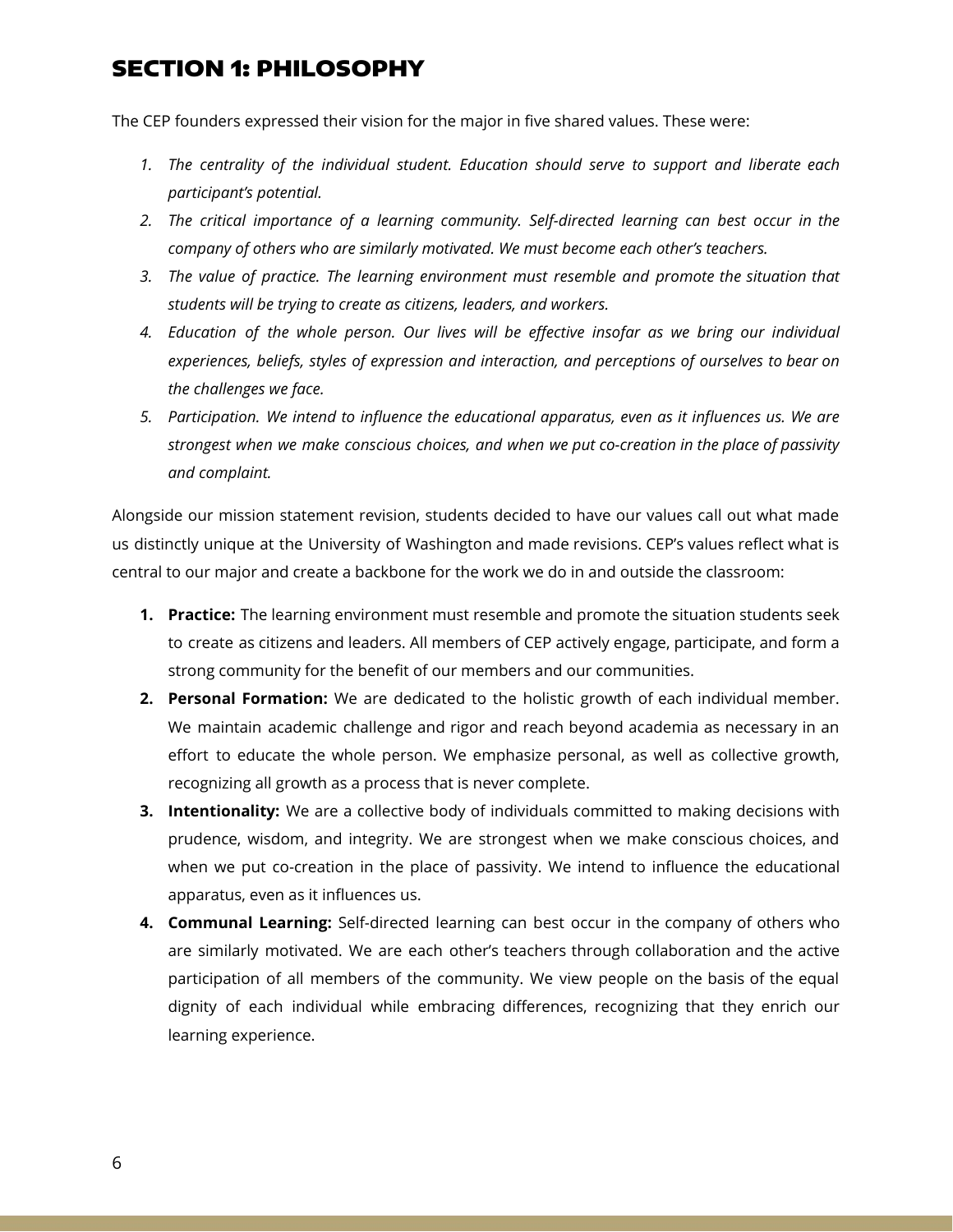**5. Stewardship:** CEP, as a program and as individuals, should care for the people and places around them through action and with a sense of stewardship. We hold ourselves responsible for our words and deeds in an effort to better our major, our communities, and ourselves.

These values shape our experience in CEP and direct our policies and actions. By practicing the above in our education, we solidify these values in our daily lives, shaping us to be life-long conscious learners.

## ESSENTIAL QUESTIONS

At its core, CEP strives to provide a supportive environment for students to grapple with tough questions, practice decision-making, and implement solutions that are all the more impactful because of the process employed. To this end, our curriculum asks students:

- 1. What are effective ways to organize groups and manage projects on both a small and large scale (i.e. group projects and city plans)?
- 2. What can we learn from, and how do we work with other disciplines to create holistic solutions to modern-day problems?
- 3. How can the individual be most useful for the benefit of the whole?
- 4. How can we ensure that all stakeholders (including the natural environment) are represented when considering action and change?
- 5. How can I, with the skills that I bring, develop as a professional who serves the common good and the future of our built and natural environments?

## CORE COMPETENCIES

After the first year of the major's operation, in the summer of 1995, the students attempted to describe for themselves the ideals to which they ought to aspire. They came up with the following series of statements:

*A CEP student will:*

- *● Have facility with disciplinary knowledge, and with complex ideas and methods;*
- *● Be able to apply theory to practice, and derive theory from practice in relation to the substantive commitments of the major;*
- *● Be able to find a fit within society, assertively and effectively;*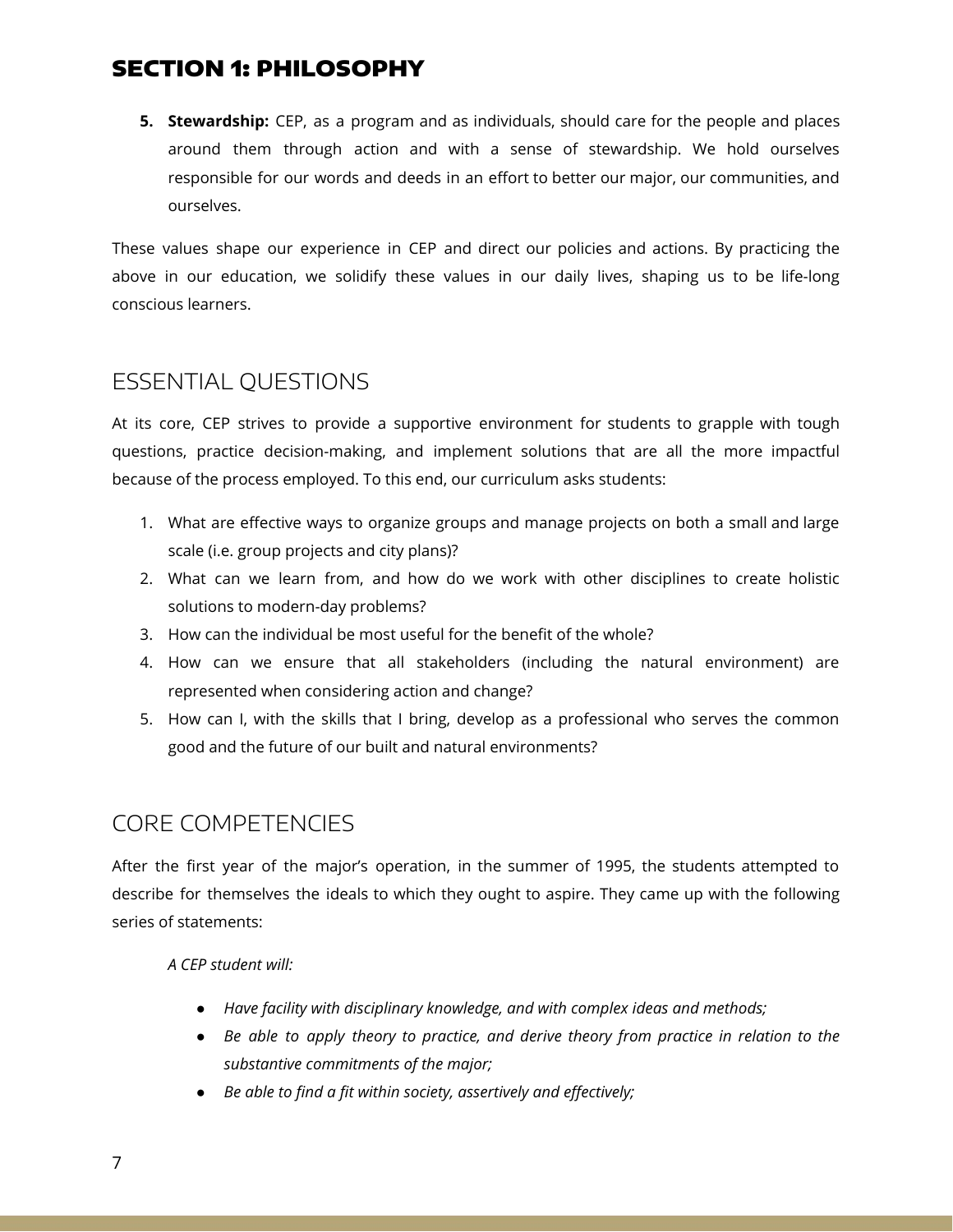- *● Be comfortable, respectful, and effective in a variety of settings, and with different cultures and styles;*
- *● Be articulate, versatile, discerning, "light on her feet;"*
- *● Be ready to take responsibility, and to act responsibly;*
- *● Be interested in things of value, and in promoting ethical action.*

*The best evidence of CEP's success is its people. CEP graduates are unusually confident. They are comfortable with themselves and their responsibilities. Their style is interactive. They know how to face difficulties, and to work through them. Their lives are lived in relation to concerns of consequence, and they are ready to hope, practice, learn, and celebrate.*

Since then, CEP has gone through a number of iterations of their Core Competencies. As of November 2015, CEP is involved in a process to review these Core Competencies and measure our core curriculum against these competencies to ensure CEP courses and students are meeting their intended benchmarks. An updated version of the competencies will be included in an updated version of the Plumb Manual.

### PRACTICES AND PEDAGOGY

The substance of CEP is best understood as an intimate relationship between six distinct and powerful components working together and challenging one another.

- **1. ISP and E-Portfolio:** As CEP's bookends, these components create an overarching structure to the major that encourage intention and reflection — the Individualized Study Plan (ISP) maps the road ahead, and the E-Portfolio documents the experience and the road traveled.
- **2. Core Courses:** There are six sequential core courses in CEP that are taken over two years. These courses act as the "stakes" within each student's ISP. They ground the students' journey while opening up new ideas and perspectives.
- **3. Methods, Diversity & DSP Courses:** Methods courses focus on building a toolbox of skills that the student will draw upon in the workplace and society. These courses add a critical degree of utility and practicality to the overall journey. The Diversity course aims to give the student a perspective different from the dominant culture and equip them with understanding when working in communities. The Digital Skills Proficiency (DSP) course focuses on digital technology and its practical and theoretical roles in our world.
- **4. Governance and Leadership Retreats:** These components provide a safe but practical space to practice leadership, project management, and group collaboration.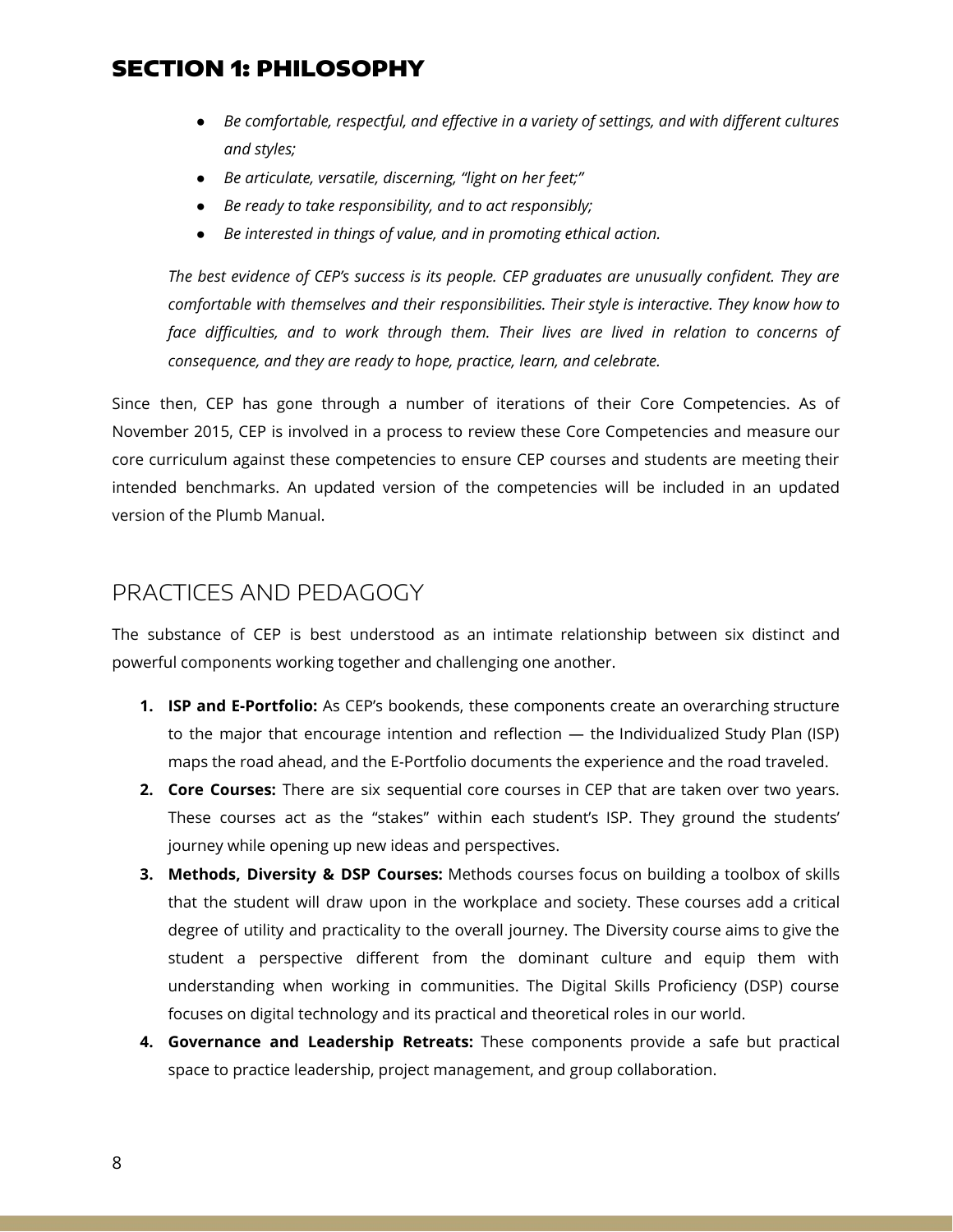- **5. Internship:** The internship requirement offers the opportunity for students to create a bridge from their academic pursuits to their professional career. Students practice skills and build networks that will be relevant in future endeavors.
- **6. Senior Project:** A year-long independent study project designed and implemented by the student will represent a culmination of a student's work in the major.

**Field Experience** runs throughout these six components and is meant to be a series of formal and informal investments outside the confines of the traditional classroom setting. These allow for the discovery, testing, and practice of all that they are learning.

**Self Evaluation** is an integral piece to many facets of CEP. Through reflection at the end of a course, as well as leadership workshops, CEP students develop a unique maturity through the skills of self-awareness.

**Making it Happen.** Fundamentally, the CEP education belongs to the student. The ISP may, and likely will, be revised many times to reflect changing values and course availability. Methods, core courses, internships, capstone projects, and extracurricular experiences are chosen by students to reflect their visions for their educational paths.

**Making it Equitable.** In addition to these six components, CEP utilizes a Strategic Equity Plan to inform their practices and pedagogy. This plan functions as a living, guiding document which serves to conduct critiques and initiate changes in the way our community learns, talks, and leads activities around equity, race, diversity, and other systems of oppression. Through critically assessing our actions as individuals and as a major, we strive to create a learning community that is equitable, diverse, and inclusive. For further details, please refer to the Strategic Equity Plan on the website.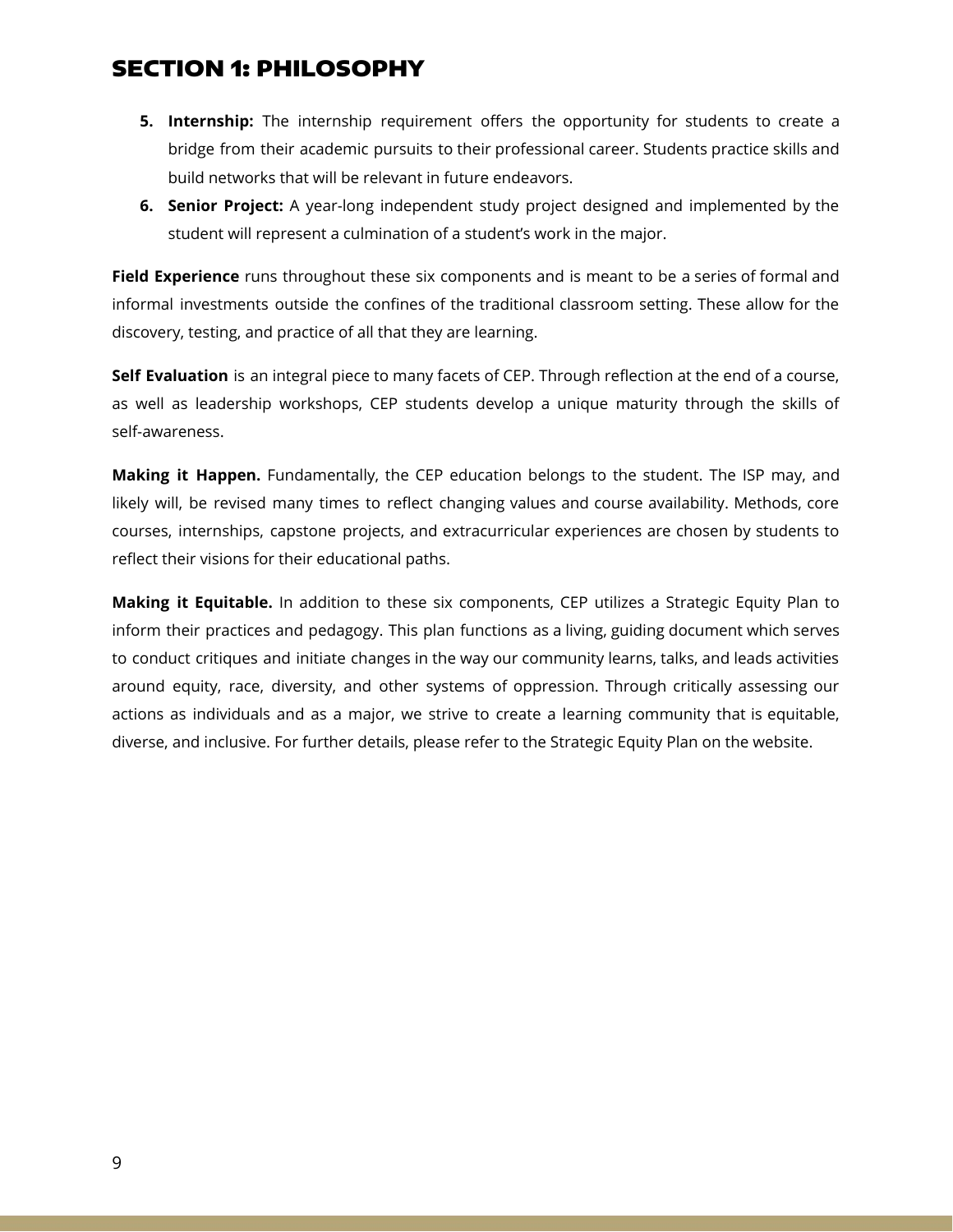## DEGREE REQUIREMENTS

Degree: Bachelor of Arts (BA) in Community, Environment & Planning

The Bachelor of Arts degree requires the satisfactory completion of at least 180 credits of coursework in the following two categories:

#### **General Education Requirements (80 credits)**

- [5 credits] English Composition (ENG)
- [10 credits] Additional Writing (W)
- [5 credits] Quantitative and Symbolic Reasoning (QSR)
- [20 credits] Visual, Literary, and Performing Arts (VLPA)
- [20 credits] Individuals and Societies (I&S)
- [20 credits] The Natural World (NW)
- Foreign Language is recommended but not required

#### **CEP Requirements (77-81 credits)**

- **Individualized Study Plan (ISP):** Maps out your course of study for your two years in CEP.
- **[30 credits] CEP's Six Core Courses:** CEP 301, 302, 303, 460, 461, 462
	- The core courses must be taken in sequence.
	- A student is allowed to substitute one core course, excluding the first and last, due to study abroad, a conflicting course, internship, or workload. In doing so, the student is making an intentional decision in service of their ISP.
	- Students can choose to be evaluated by the standard 4.0 scale or CR/NC. All students must complete written narrative evaluations.
- **[25 credits] Methods:** Upper-division (300-level or above) coursework appropriate to a student's objectives and career pathway. Methods may include courses such as qualitative and quantitative methods from the social, natural, and physical sciences; critical theory and analysis; art and design; group dynamics and facilitation; ethics and philosophy; speech communications; writing; and research methods.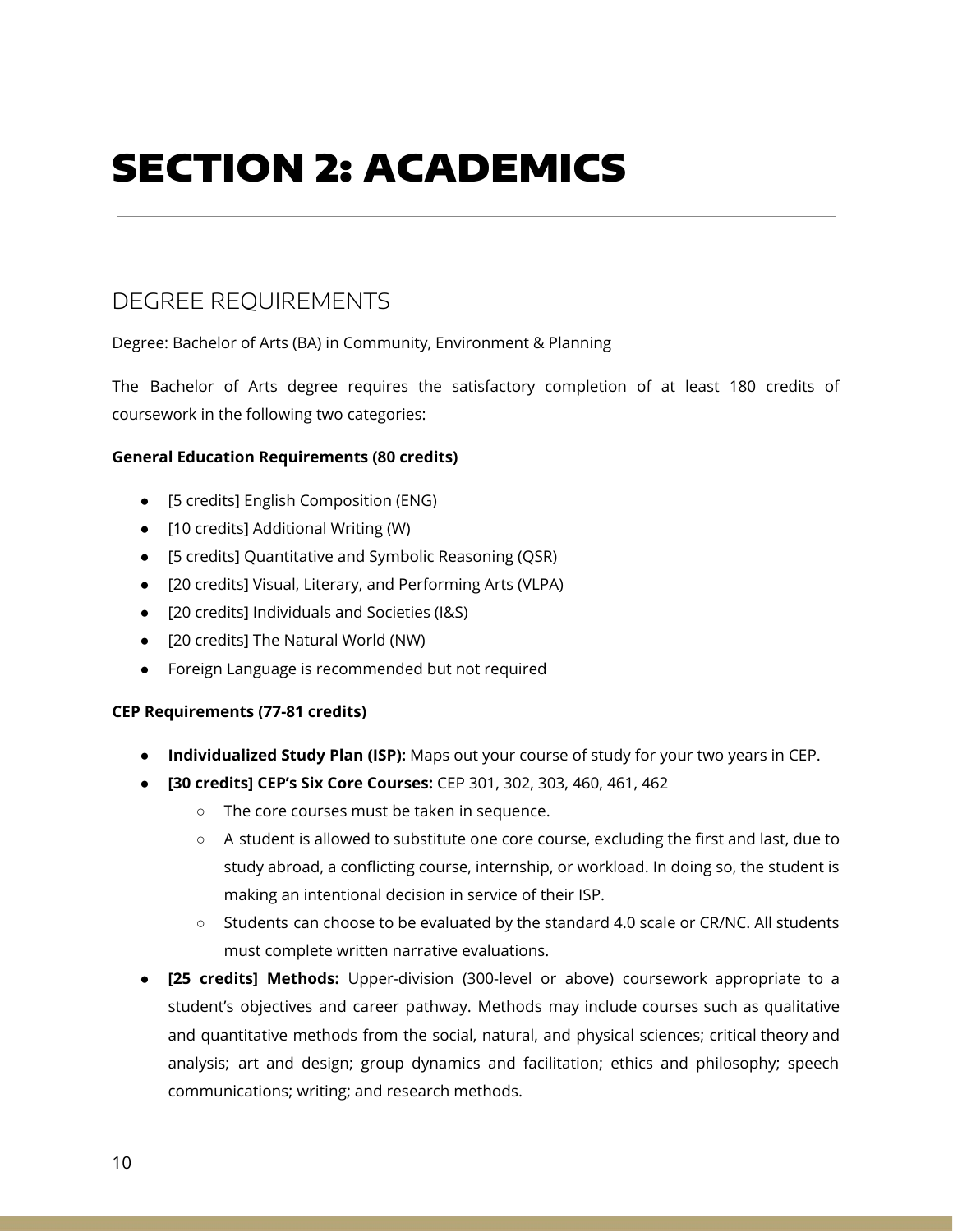- Only 15 of these credits can overlap with requirements for another major.
- Only 40% of the credits required for a minor can overlap with these credits. For example, 12 of these credits can overlap with a 30-credit minor, such as the minor in Urban Design & Planning, or 10 of these credits can overlap with a 25-credit minor, such as the minor in Urban Ecological Design.
- **[5 credits] Diversity:** Each student must take at least five credits that critically analyze and address social constructs and/or issues from a different perspective than that of our dominant culture.
	- Course must be approved by CEP staff.
- **[3 credits] Digital Skills Proficiency:** CEP students must take at least three credits that focus on digital technology and its practical and theoretical roles in our world.
	- Course must be approved through the DSP course list or CEP staff.
- **● [5 credits] Internship:** CEP 446
	- **○** Internships must equal 120-150 hours, over at least a three-month period.
	- **○** Students and their supervisor must fill out a learning contract prior to beginning the internship and a performance evaluation at the end.
- **[10 credits] Governance and Leadership Retreats:** CEP 400 and CEP 300
	- Two-hour Friday morning Governance
	- Fall and Spring Retreats, both Junior and Senior Year
- **[2-6 credits] Senior Project Prep Seminars:** CEP 490 and CEP 491
	- $\circ$  Fall and Winter preparatory courses that can be taken for variable credit (1-3).
- **● Senior Project:** Includes project proposal completed in the fall of a student's final year, professional presentation in May, and the final product in June. Credit is received through the CEP 462 course
- **● E-Portfolio:** Personalized web-based portfolio that documents, demonstrates, and contextualizes your experience in CEP and at the UW.

### INDIVIDUALIZED STUDY PLAN

The Individualized Study Plan (ISP) is the most important planning document in CEP. It is the program's way of ensuring that students are intentional about their education, while giving them a considerable amount of freedom. Students chart their own unique educational path that is consistent with their vision, as well as with the major and the UW graduation requirements. In this manner, the ISP is both an academic "road map" and a way to document the student's educational aspirations, goals, and accomplishments. Of course, plans are likely to evolve while a student is in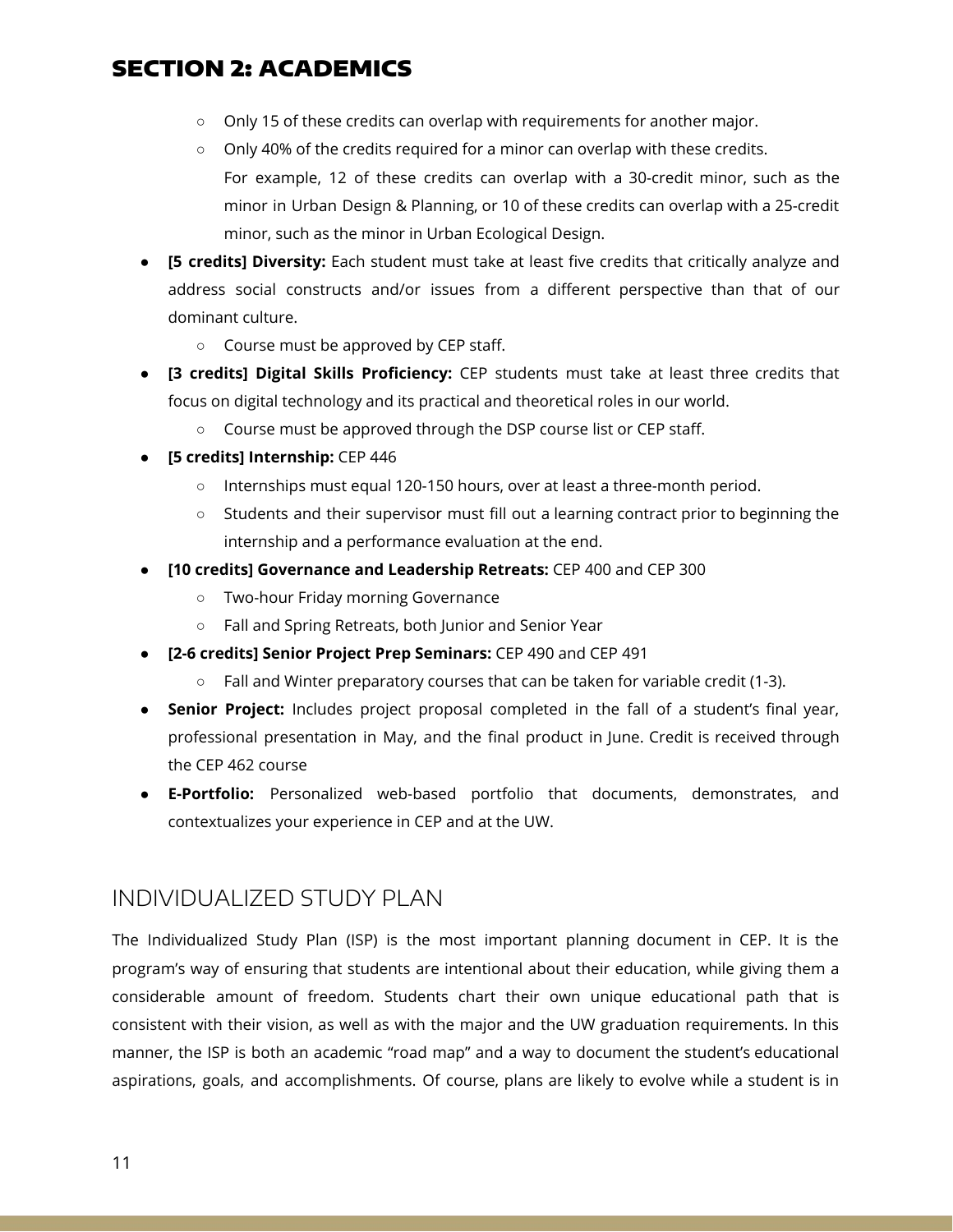the program. Therefore, the ISP should be thought of as a "living document" and regularly revised to reflect the changes a student makes as they discover new opportunities and interests.

## CORE COURSES

Each quarter, CEP students are required to take a core course with their learning cohort. While some of the content of these courses stands alone, others build upon each other. Overall, learning with the same small group of peers for two years is a very rewarding aspect of CEP.

#### **Junior Year:**

**CEP 301: The Idea of Community.** The aim of the first quarter is to understand and build community. We learn by reading and analyzing the work of great thinkers who have come before us, drawing on our own experiences, and observing communities around us. Most importantly, we form our learning community that will sustain us through the next two years.

**CEP 302: Environmental Response.** The focus of the second quarter is on building and maintaining a sustainable society through community-based efforts. We read cross-disciplinary critical literature on the history, sources, scale, dimensions, and complexities of the environmental crisis. We study examples, both worldwide and close at hand, of what works and what doesn't. We research and generate theoretical and practical knowledge to improve our situation.

**CEP 303: Social Structures and Processes.** This is the first major project-based course. In this course, we take the material we explored in the first two courses and add to them planning theory. While we are examining planning theory, we are engaged in our first real world project. The project becomes a laboratory for us to explore and try out the theories we have learned about and then examine the results.

#### **Senior Year:**

**CEP 460: Planning in Context.** In the fall of our senior year, we form small groups and engage in a major project for a client. The expectation is that the groups perform just as consultants would in working for their client. As part of this process, students examine the goals of the project, develop a work plan, complete their plan, and present their results to the client. The groups will also be providing periodic updates to the class for discussion.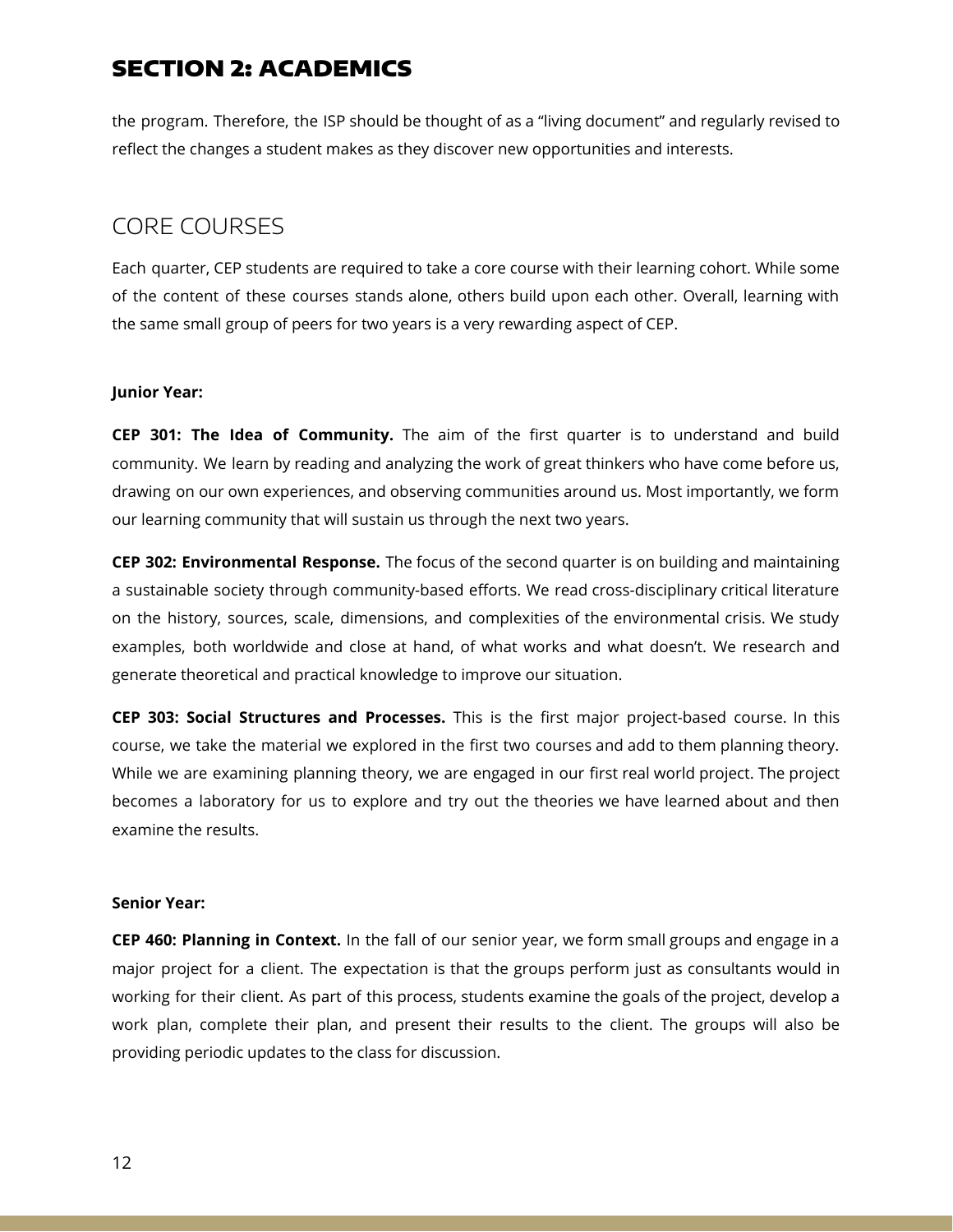**CEP 461: Ethics and Identity.** By the winter of senior year, we know each other well enough to go to deeper levels of meaning and purpose. In this quarter, we examine ourselves, reflecting on literature that deals with the place of the human species in the progression of life, the basis for responsible relationship to other humans and the ecosphere, and in particular what it means to live a life of meaning, relevance, and significance. We depict our own lives as journeys of ethical development, and we compare the influences the CEP major has had on our perceptions and personal definitions.

**CEP 462: Community and Environment.** This class wraps it all up. Senior projects are finished, write-ups and reports about the projects are completed, and presentations for Senior Project Night are honed. We also take time to reflect on who we are now, and how we have grown and changed as individuals and a community over the past two years.

## CORE COURSE EVALUATIONS

Up until the spring of 2012, students were evaluated in their core courses with a binary Credit/No Credit grading system. A Narrative Transcript was also written by the faculty and the student providing a more holistic evaluation of a student's performance. For a variety of reasons, this grading system was a constant source of debate within the major, until students successfully passed a proposal changing CEP's grading policy. Since the fall of 2012, students can choose to be graded on the standard 4.0 scale or the Credit/No Credit binary.

Students who choose the Credit/No Credit grading option must complete a Narrative Self-Evaluation, and hold an Exit Interview with the instructor. In this Exit Interview, they have the opportunity to synthesize their Narrative Self-Evaluation with the instructor's evaluation, thereby creating a Narrative Transcript of their time in the class. It is recommended that all students complete a Narrative Self-Evaluation of their performance in the course that is kept in their student file.

CEP is unable to require that professors participate in the synthesis of a student's Narrative Self-Evaluation, however, all professors should offer Exit Interviews for Credit/No Credit classes. It is recommended that students who choose to be graded on the traditional 4.0 scale also complete a Narrative Self-Evaluation, to which the instructor may provide a brief response. The student or instructor may request to hold an Exit Interview as an opportunity for the student to receive verbal feedback on their overall performance, but this is not required.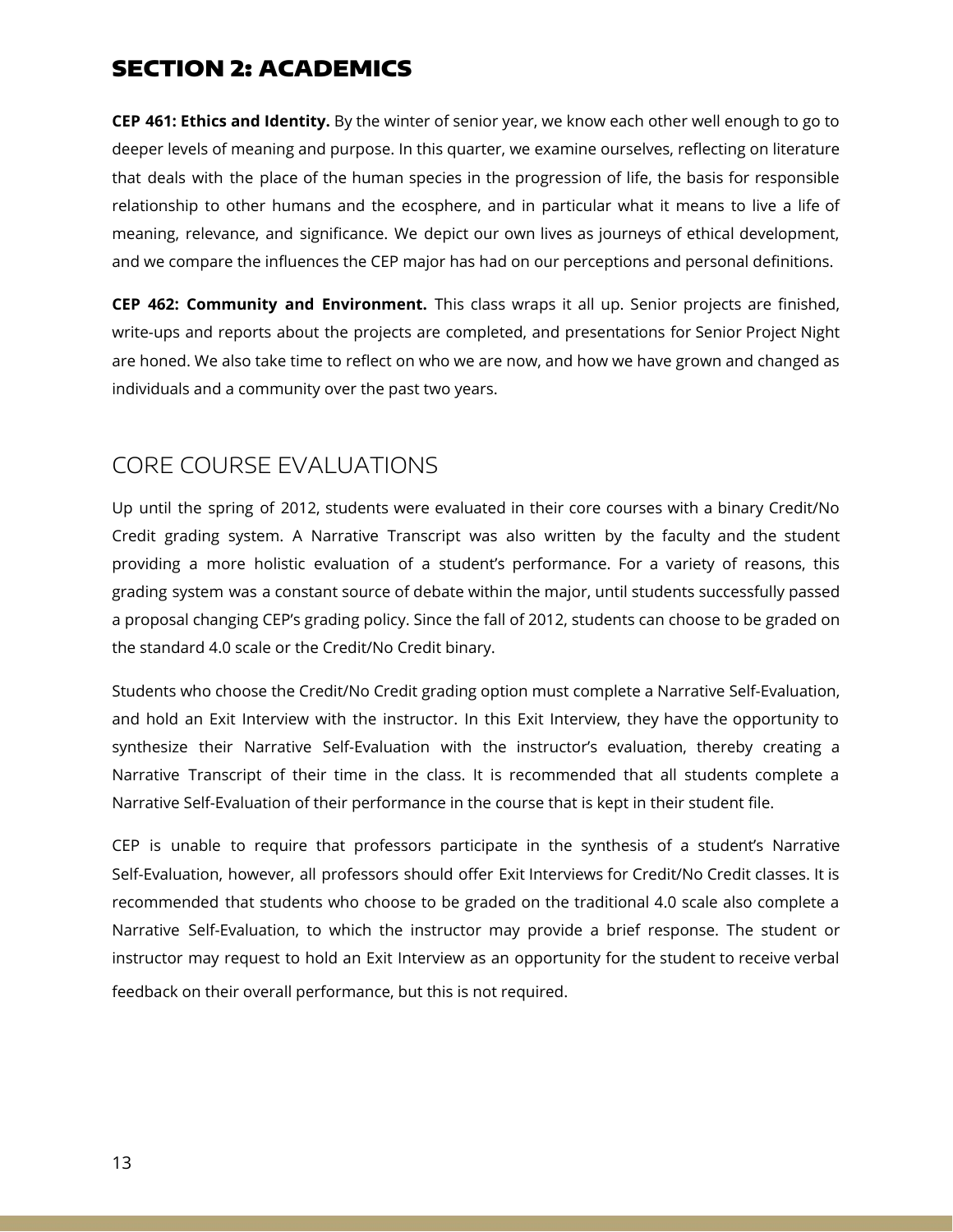## METHODS, DIVERSITY & DSP COURSES

**Methods** courses build a useful toolbox of skills — valuable qualities which the student will draw upon in the workplace and society. These "skills" are not limited only to traditional skills such as marketable, vocational, or career-oriented skills. Methods courses also build valuable qualities that the students can exercise in many diverse situations at various parts of their lives. A CEP methods toolbox includes ways of knowing, ways of thinking, and ways of doing.

To complete the **Diversity** course requirement, students must take at least five credits that critically analyze and address issues of social difference in our society. This can be done by taking a course that explicitly addresses social constructs or experiences of race, ethnicity, culture, or other forms of difference within society, or a course that examines issues from a perspective different than that of dominant US cultures.

To fulfill the **Digital Skills Proficiency** (DSP) course requirement, CEP students must take a minimum of three credits that focus on digital technology and its practical and theoretical roles in our world. Courses that meet the DSP requirement may include GIS, digital design, data analysis, and digital media analysis, among other fields. Course activities should encourage critical thinking about the societal implications of digital technology. The three credits may simultaneously satisfy other credit requirements, including methods, electives, or general education.

### INTERNSHIP

Each CEP student is required to complete an internship before graduating. At minimum, internships must equal 120-150 hours, over at least a three-month period. CEP 446: Internship is a required course taken in conjunction with or following the completion of the internship requirement. It provides a forum for sharing and analyzing the internship experience with other students and experienced instructors. The internship should be developed before the quarter in which it takes place to move quickly into operation alongside the class.

## LEADERSHIP RETREATS

Twice a year, once in the fall and once in the spring, a student-conducted retreat is held for all CEP participants. While it is mainly for the benefit of current students, the CEP faculty and staff, alumni, and special guests are also welcome. Retreats focus on the individual as well as the program. Through the use of workshops and discussions, participants reflect on the program's past and plan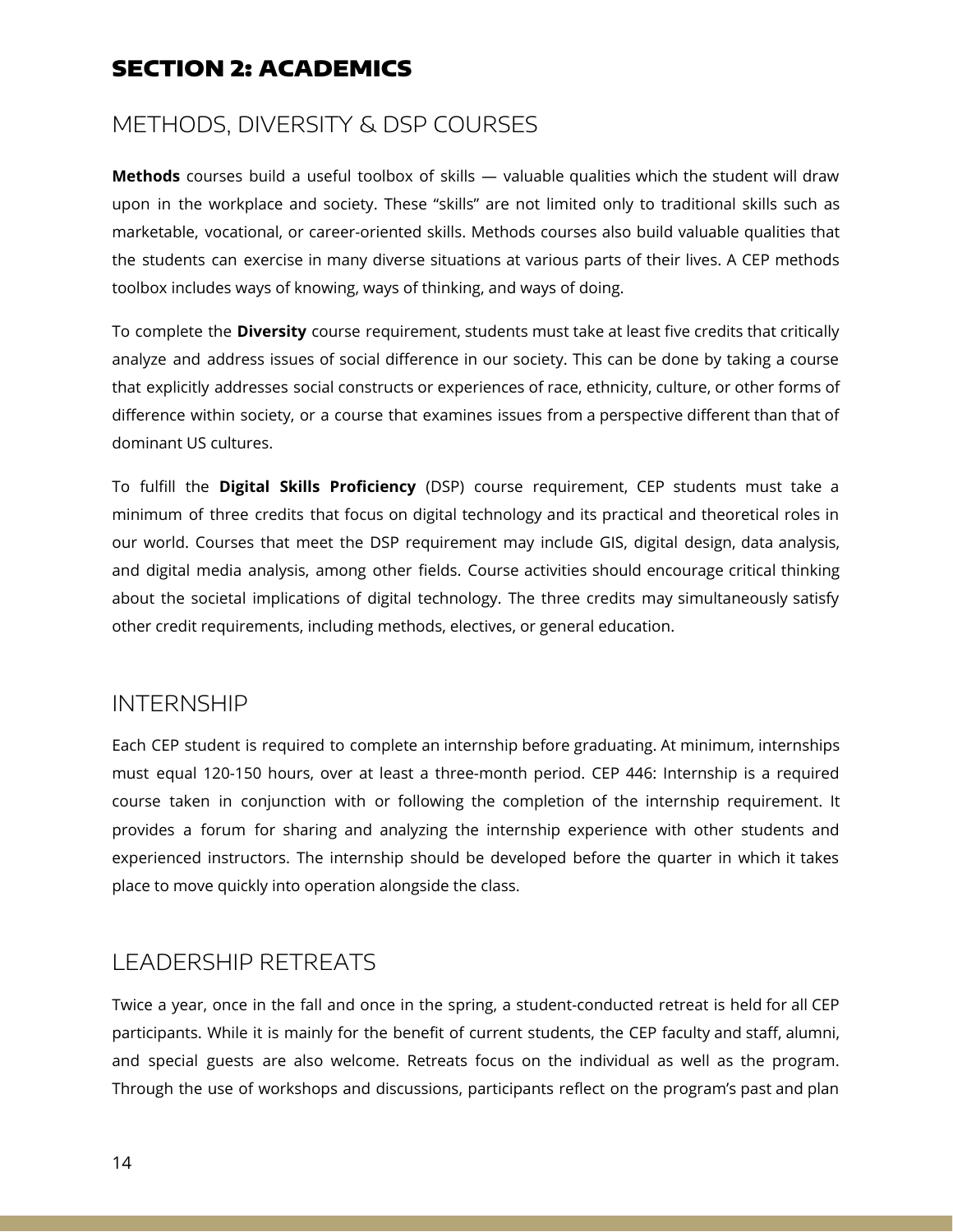for the program's immediate and distant future. Workshops also review core expectations of the individual such as the ISP and Senior Projects and help develop skills to use in CEP and experiences beyond academic walls. While retreats are intensive work sessions, they are also important social occasions where the learning community is further developed and strengthened. Participation in the retreats is mandatory for all CEP students.

## SENIOR PROJECT

The Senior Project is the capstone project in the major. It is the culmination of a student's time at the UW and an opportunity to demonstrate the results of one's two-year educational plans and accomplishments within the major. In this manner, Senior Projects are not only a form of conclusion, but are also a means by which the student author and the major may be measured. Senior Projects are an important piece of evidence that show what a student and the major can accomplish. Senior Projects can take many forms. Which form they take depends on the interests of the student author and the needs of the project itself, but may include academic research, client-based work, artistic or demonstration-oriented endeavors, or community organizing processes.

## E-PORTFOLIO

The E-Portfolio is a personalized web-based collection of work that documents, demonstrates, and contextualizes a student's experience in CEP and at the UW. Among other artifacts, it includes the student's original ISP, the final ISP, CEP Senior Project, and final reflective statement of the student's learning experience.

## FIELD EXPERIENCE AND OTHER OPPORTUNITIES

Education doesn't only happen in the classroom. CEP encourages students to incorporate other forms of learning into their ISP that augment and enhance their learning goals. Within every one of the CEP core courses, some form of field experience will be found, but students are encouraged to supplement this field experience with other opportunities.

**Studying Abroad** is encouraged, and CEP students may include one quarter of study abroad in their Individualized Study Plan. While not a requirement, study abroad is a part of the experience of many CEP students. Students are asked to report on their experiences when they return, allowing their fellow students to share in the enrichment.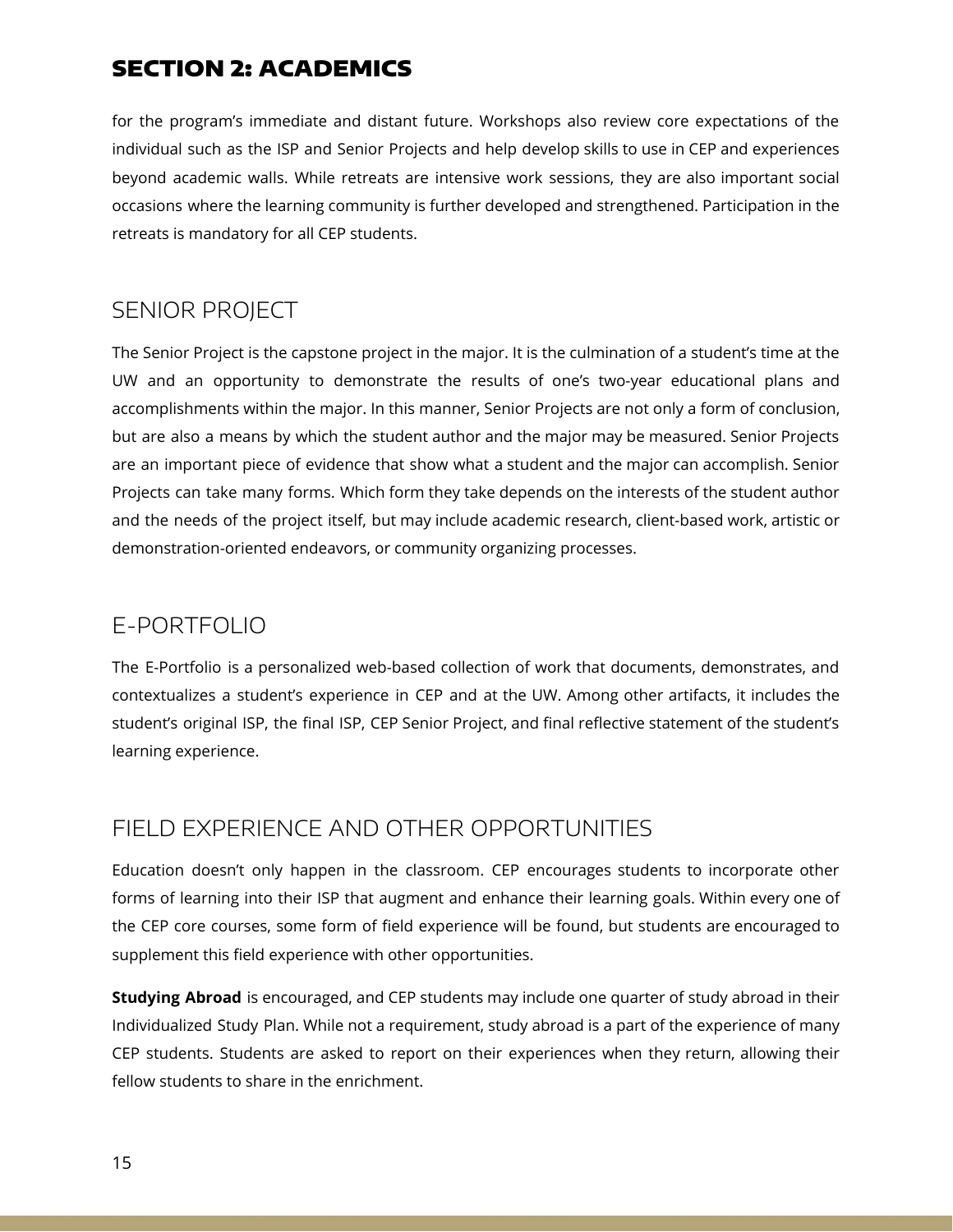Typically, CEP students are also involved in a variety of other **extracurricular activities**, such as being part of an organization, club, or athletic team. These commitments often take a significant amount of time, but they also contribute to learning and broader educational goals, and are encouraged and supported by CEP faculty, staff, and fellow peers.

CEP students have the opportunity to lead and/or participate in **student-led** seminar courses or **independent studies** under the course numbers CEP 498 and CEP 499. Students who wish to organize a seminar or create their own coursework must find a faculty adviser for the seminar. In previous years, seminars have focused on the issues of poverty, alternative forms of education, and strategic planning for the future of the major. Students have used independent studies to supplement their ISP and curriculum not found at the University.

## MAJOR RECURRING EVENTS

#### **Admissions:**

During winter and spring quarters, the current CEP students, faculty, and staff select new students for the class that will join CEP in the fall. The admissions process calls upon the students' abilities to articulate what the major is about, as well as their capacities to discern whether CEP and a given applicant are a good match. CEP seeks students with various interests who are ready to accept the challenge of a participatory education.

#### **Summer Visions Meetings:**

Summer is an important transitional time when seniors have graduated and juniors must take on a leadership role in the major. Planning for Orientation and Fall Retreat must be completed in time to start fall quarter. The Plumb Manual and Strategic Plans may be revised during the Summer Visions Meetings to reflect changes in the program. Not all members will be able to participate during the summer, but a core group is needed to fulfill these basic tasks.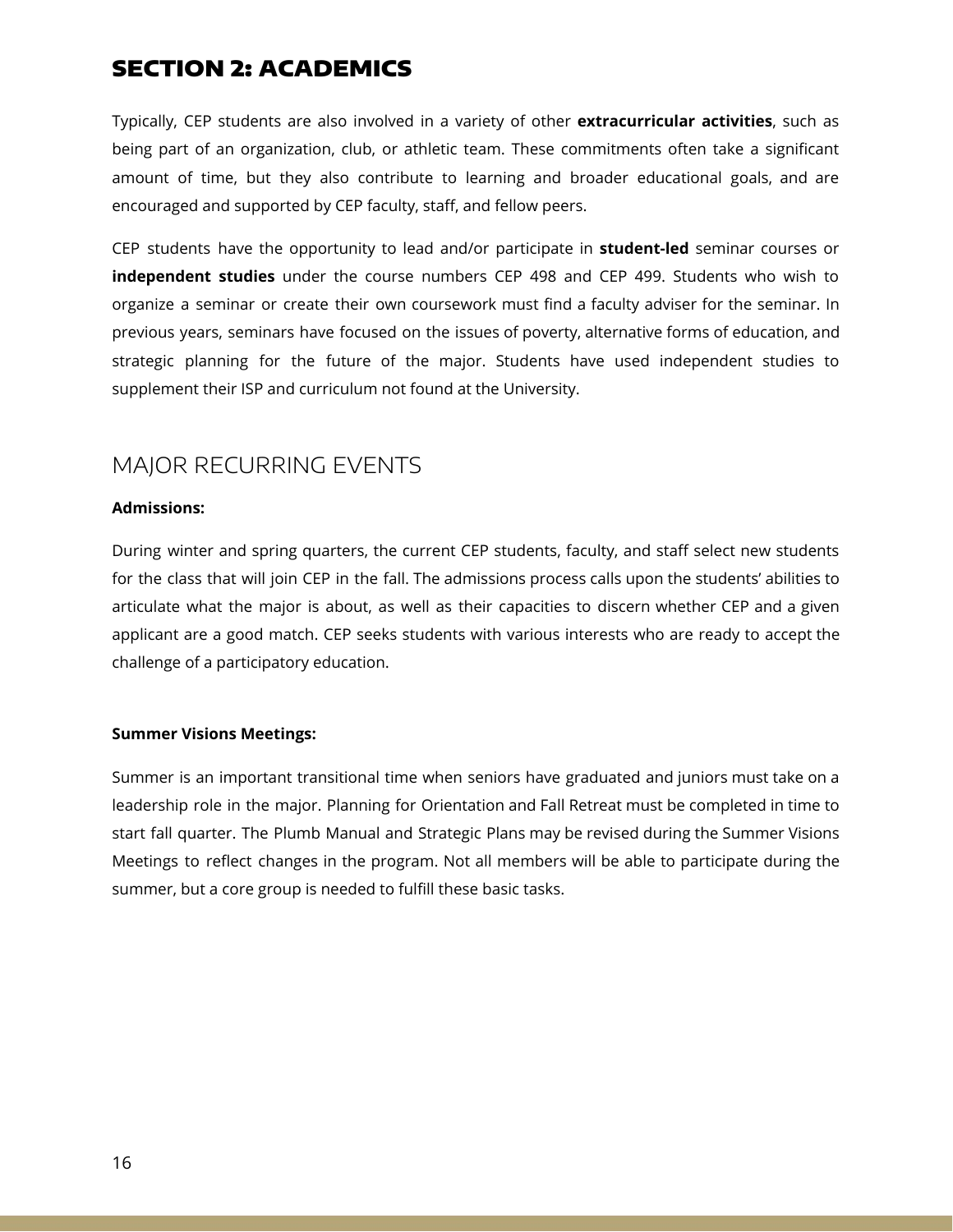#### **Orientation:**

At the beginning of fall quarter, the students who are moving from junior to senior status take responsibility for welcoming and integrating new juniors into the program. This series of events makes up Orientation, and is strong on energy and rich in meaning. They review the history, philosophy, and expectations of the major, and they begin to build their learning community and an agenda of work for their time together.

#### **Senior Project Night:**

Senior Project Night is an annual colloquium at which the seniors present their senior projects to their fellow classmates, faculty and staff, parents, friends, alumni, and the larger community. Every senior presents their work to a panel of community and academic professionals. The junior class organizes this event each year.

#### **Passing the Torch:**

During one of the final Governance sessions of the year, CEP holds a two-hour ceremony that is reflective and celebratory. The major reflects on its activities of the past year and discusses hopes for the year ahead. This meeting informs the agenda of the Summer Visions Meetings and the general topics and themes of the governance activities the following fall. It is also a time that symbolically marks the leadership of the major being passed to the juniors while the seniors plan for their next chapter.

#### **Graduation:**

CEP students graduate in style — their own style. They are encouraged to attend the University Commencement and the College of Built Environments' Ceremony, but they also arrange for their own event, an intimate occasion in each other's company and in the presence of faculty, staff, family, and guests. The form and content of the event is entirely up to the graduating seniors and the juniors who plan and execute the event. It is an especially affirming and memorable event, the culmination of two years of learning and growing together in the major.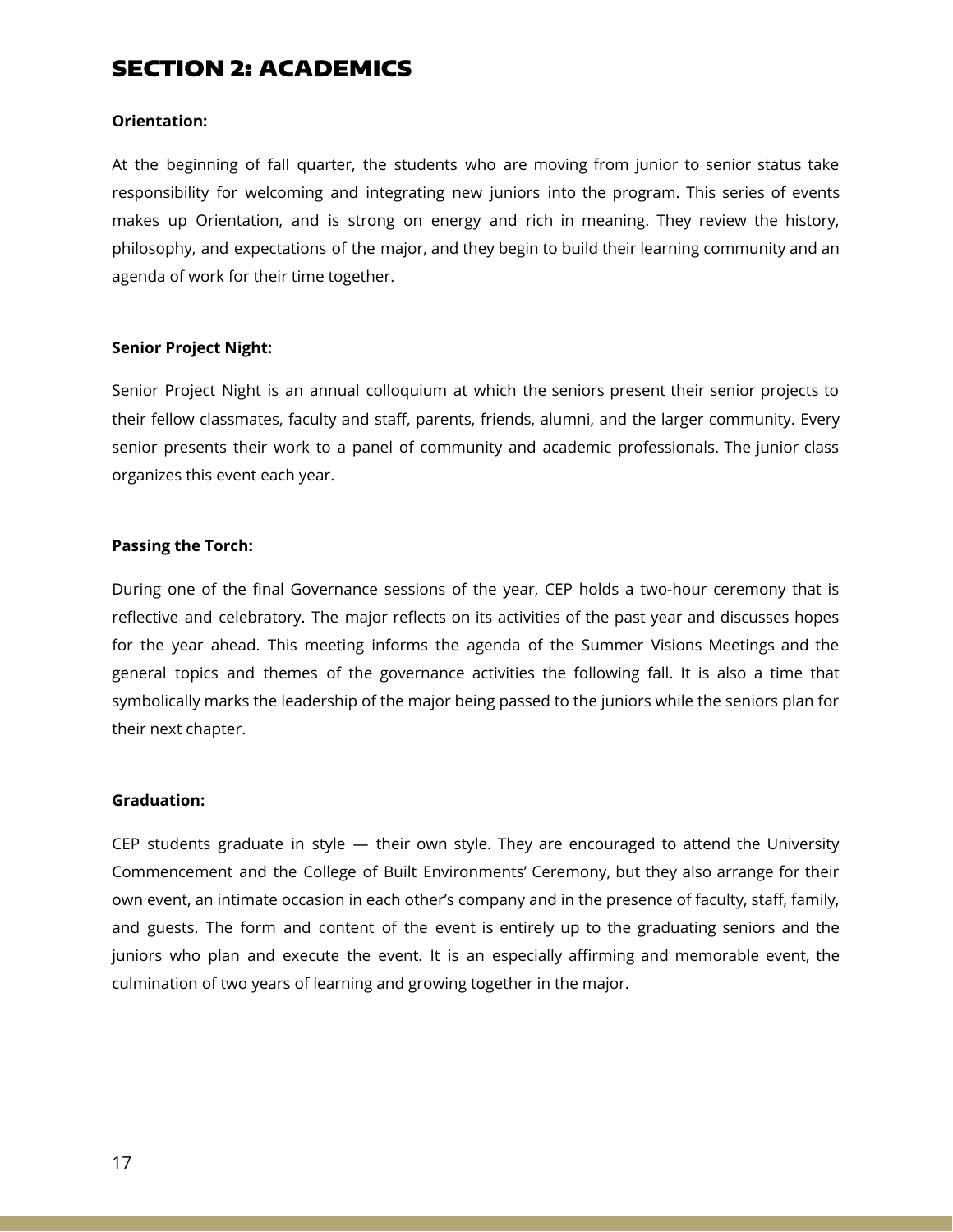## WHY GOVERNANCE?

CEP is a participatory major. We believe that much of our learning grows out of being responsible for our education and program. Therefore, everyone takes part in leadership within the major according to their individual talents and interests. Governance is where this happens. We develop, discuss, and vote on new proposals in order to keep the program current and innovative; we manage new and ongoing events, professional connections, communications, our admissions process and policy revision through committees; and we ensure collaboration and efficiency through an executive committee. CEP makes key decisions by consensus with the best interest of the major in mind. This means that we reach an acceptable solution that's supported by our major but not necessarily the favorite of each individual. This process of deliberation helps us finalize a decision that is unbiased and is beneficial to our community. To that end, every member has a say in the policies and the future of our program.

## COMPONENTS

**Committees:** 50-minute meeting, 8:30 - 9:20 AM (Mandatory) **Forum:** 50-minute meeting, 9:30 - 10:20 AM (Mandatory) **Steering:** 50-minute meeting, 10:30 - 11:20 AM (Optional)

## **COMMITTEFS**

#### **Descriptions:**

Committees support the operations of the major and the needs and wants of the students. Below are thorough descriptions of what committees are charged to do. While some activities are required (admissions, Senior Project Night, etc.), others are decided upon under the discretion of the committee and oversight of Steering. A committee is not expected to take on everything they are charged with in a given year, but rather encouraged to reflect on the current CEP environment and decide what will add the most value to the major and its students.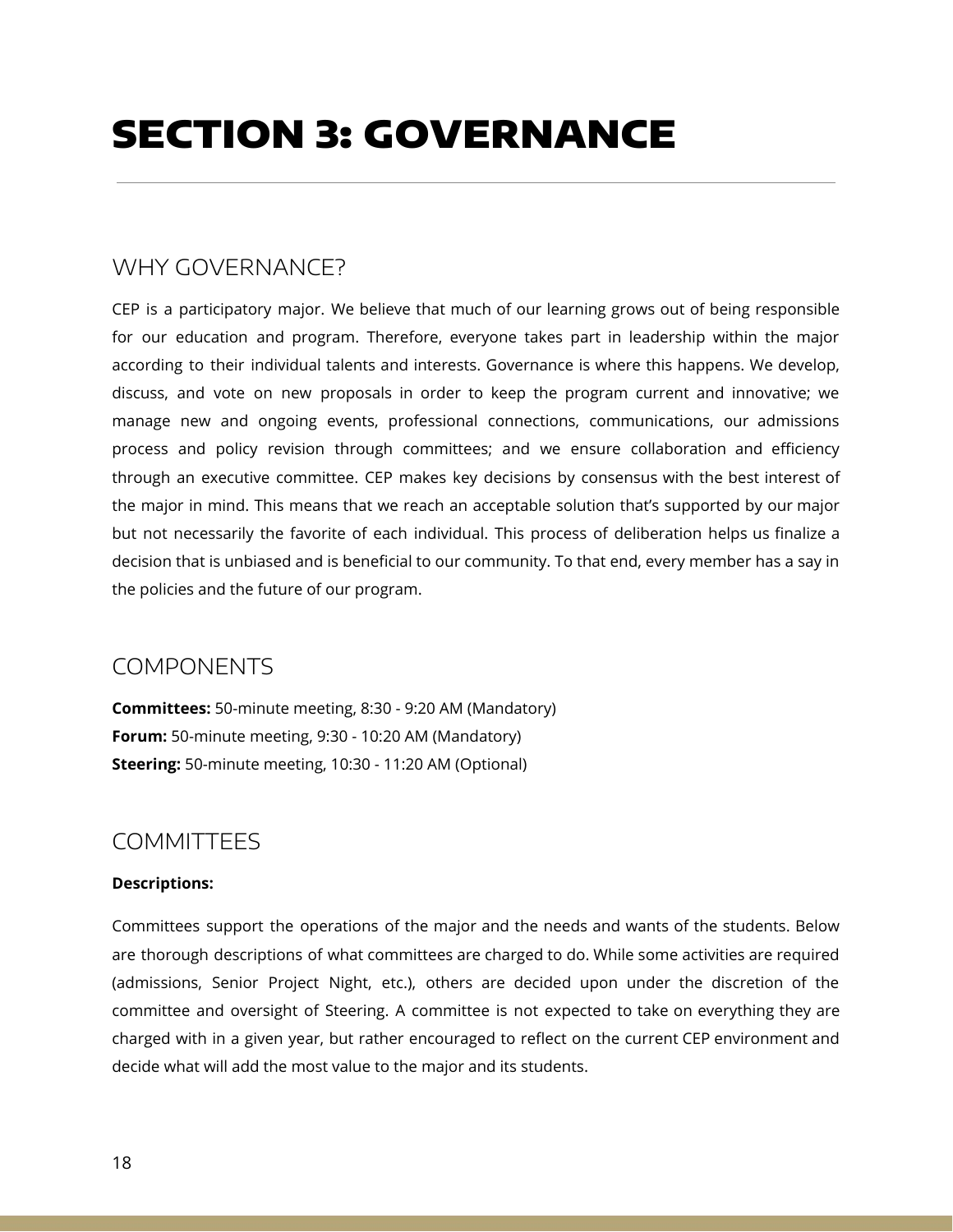**Alumni Relations Committee (ARC)** engages CEP alumni with current students and facilitates all alumni communication and fundraising.

Specifically, ARC:

- Maintains quarterly contact with alumni
- Updates and utilizes CEP's Fundraising Plan to financially support the major
- Acts as the CBE Advancement liaison
- Facilitates opportunities for current student and alumni connections such as alumni panels, speaker series, etc.

**Communications (COM)** creates, manages, and maintains digital and print media and facilitates effective communication across the major.

Specifically, COM:

- Develops, streamlines, and promotes the use of our online presence, including our website and social media platforms
- Manages the CEP brand within the College and University by creating and reviewing guidelines for digital and print media
- Produces visual communications for the major and other committees
- Communicates CEP activities and updates to the larger community through quarterly publications, social media postings, and other outlets
- Addresses internal communication when necessary

**Community Equity Committee (CEC)** guides the way our community learns about, approaches, and leads activities about equity, race, diversity, and other systems of oppression. As a program that prides itself on its intentional planning and community-building curriculum, it is important that CEP students are equipped to work with people of various intersecting identities. We strive to go above and beyond the University's equity standards, as CEP students are committed to work beyond the bounds of campus.

Specifically, CEC:

- Engages CEP with the issues of diversity, equity, and inclusion through the implementation of the CEP Strategic Equity Plan
- Promotes policies which encourage or develop CEP into a more equitable community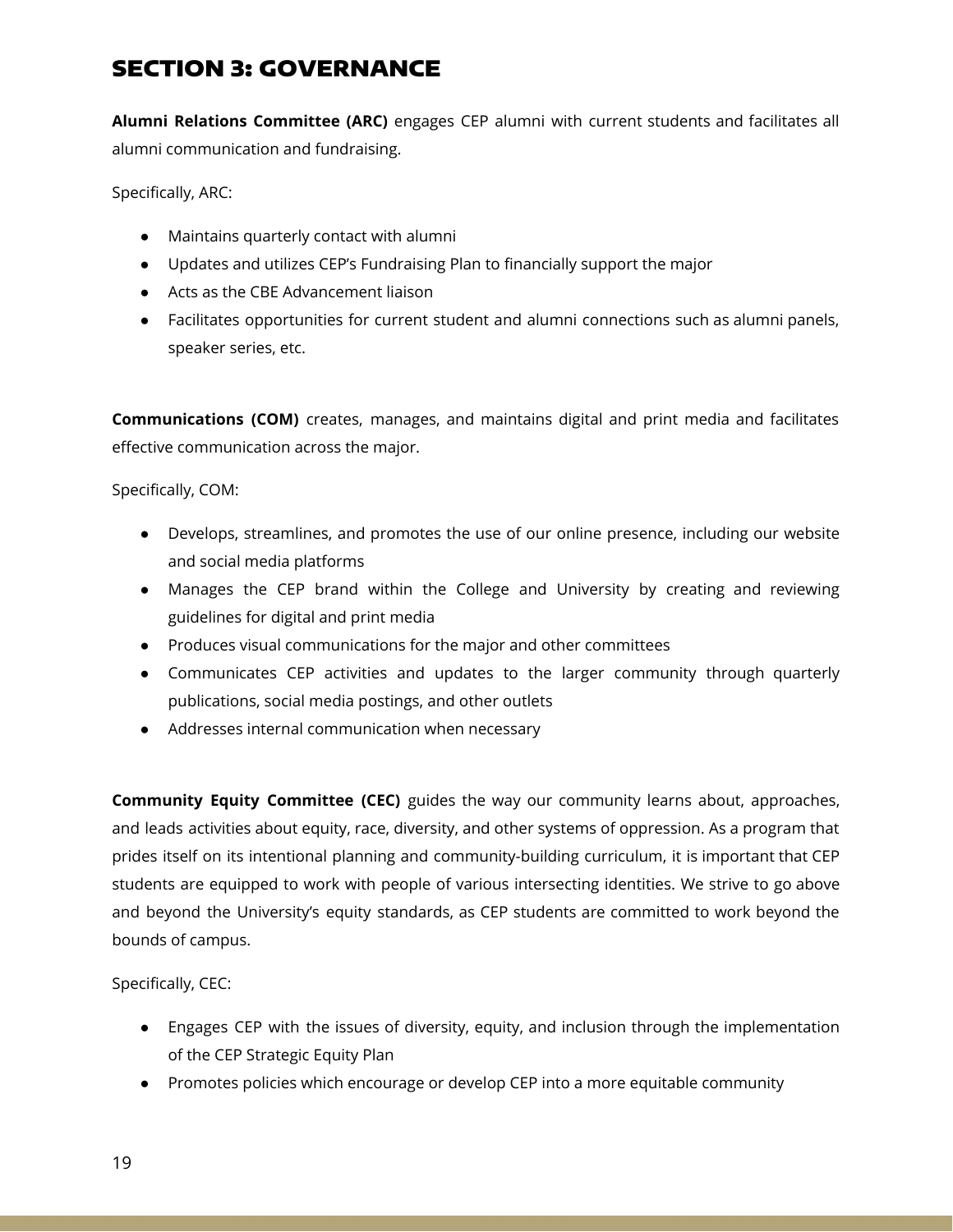- Collaborates with other CEP committees to develop CEP practices, programming, etc. which helps to foster a more equitable community
- Coordinates and plans quarterly initiatives and yearly programming with other equity committees in the College of Built Environments and student groups at the UW
- Builds relationships with outside organizations, nonprofits, and professionals who are working at the intersections of social, economic, and environmental justice

**Headlights** supports long-term planning and visioning for the major in terms of program development and standards, while addressing emerging issues.

Specifically, Headlights:

- Reviews and updates the Plumb Manual
	- Reviews are large-scale assessments, while updates are immediate alterations to the Plumb Manual made after new proposals are passed
- Develops a program-wide Strategic Plan
- Performs and facilitates curriculum and programmatic review
- Takes on any other program-wide issues that emerge

**Outreach & Admissions (O&A)** advances equity by implementing a strategic outreach plan and holistic annual admissions process.

Specifically, O&A:

- Engages with diverse student interest groups and organizations across campus and outside of the UW community
- Organizes two annual open houses as well as class visits at the UW and local community colleges
- Manages the entire admissions process including updating application materials and review rubrics, reviewing applications, organizing and conducting interviews, coordinating a final review day, managing applicant communications, finalizing the incoming cohort, and welcoming new students
- Annually reviews the admissions process, revising as necessary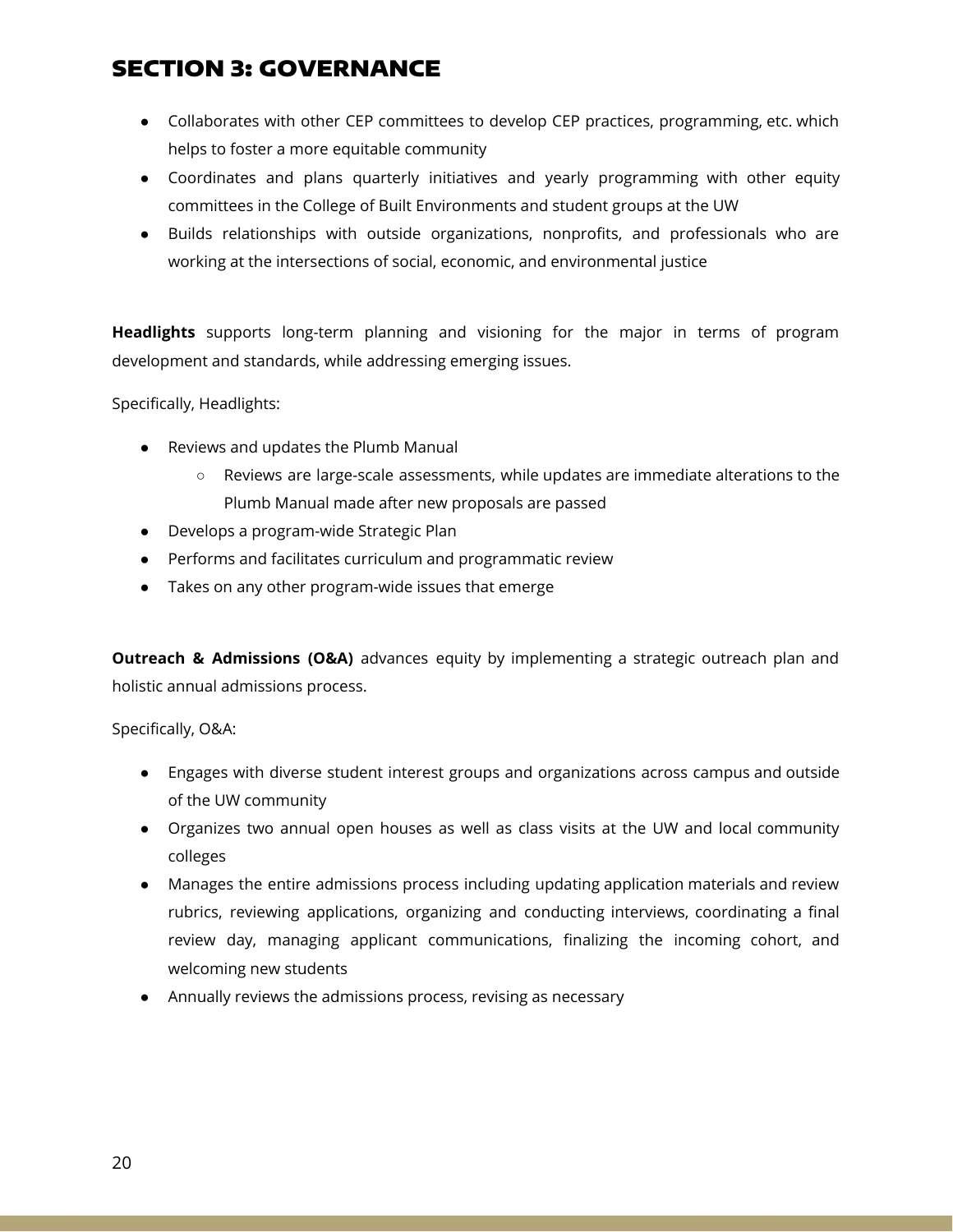**Program Events & Student Engagement (PESÉ)** plans and carries out Senior Project Night and Graduation, supports logistics for other program events, and manages activities that have a financial component such as CEP swag and fundraising.

Specifically, PESÉ:

- Creates an annual events budget in collaboration with the Program Manager
- Oversees successful execution of events (i.e. researches and purchases/secures event components, volunteer management, event debrief, and documentation)
- Organizes the purchase and distribution of CEP branded swag
- Organizes fundraising activities in collaboration with the Program Manager

#### **How to Choose a Committee:**

Each committee has an overarching purpose that helps support the operations of the community. These purposes are similar to activities that occur in any sort of organization that you may work for in the future. With that in mind, it is recommended that students choose a committee that they are interested in, that they want to develop skills around, and/or whose current skills will support the activities of the committee. Committee work can be a valuable thing to put on a resume and offers great talking points for an interview. In all committees, students will develop project management, communication, and group skills.

More specifically, students may develop the following skills in each respective committee:

- **ARC:** Relationship-building, networking, fundraising, writing, event sponsoring, and database management
- **COM:** Graphic design, Adobe Suite programs, journalism, marketing, and client management
- **CEC:** Community building and relations, social action, professional networking, and client management
- **Headlights:** Strategic planning, policy development, policy and program evaluation, surveying and developing metrics, professional and concise writing, and communication (negotiation and presentations)
- **O&A:** Outreach, strategic planning, public relations, marketing, interviewing and evaluation, project management, and event planning
- **PESÉ:** Event planning, budgeting, volunteer management, and fundraising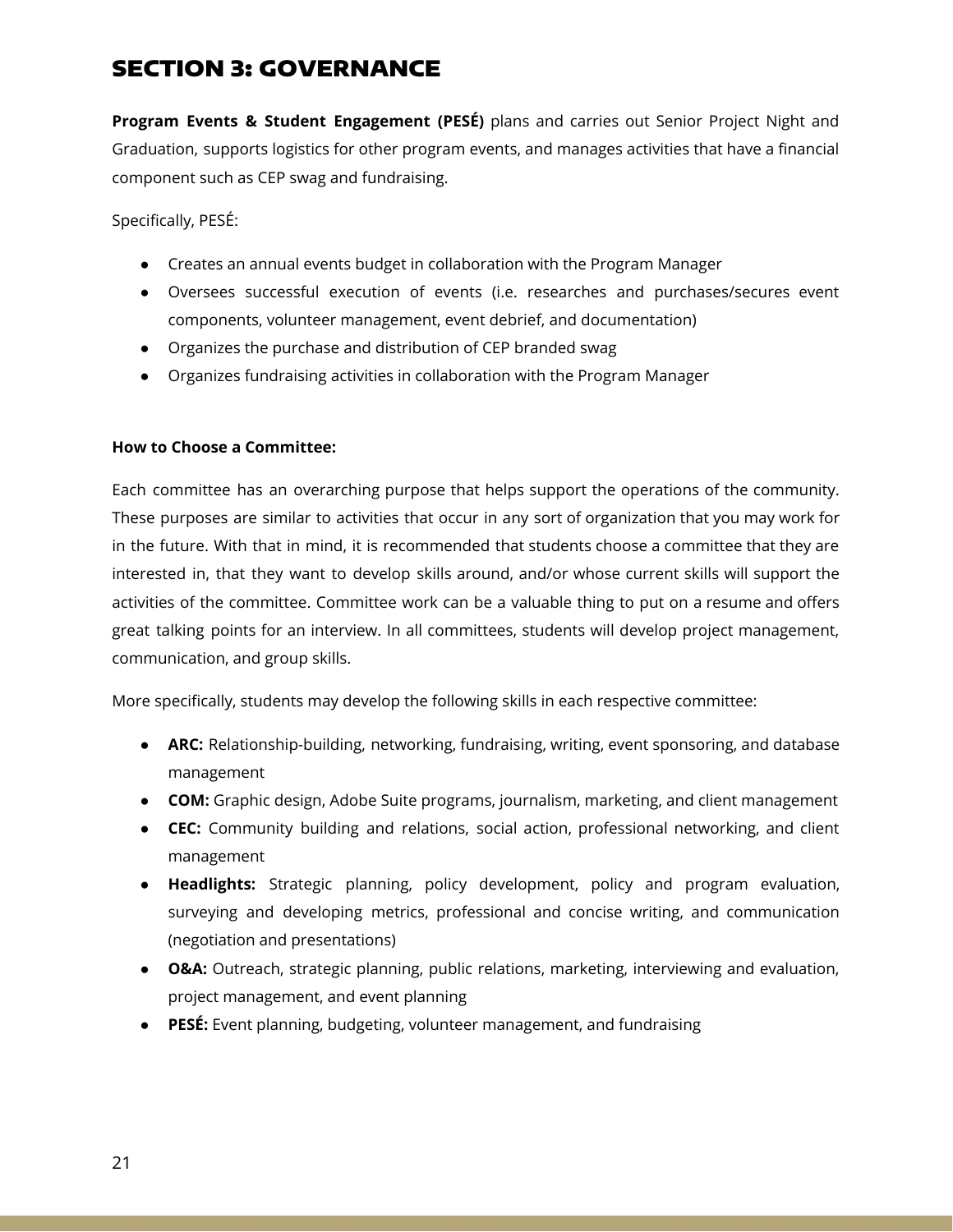#### **Committee Roles:**

Within a committee, there are assigned roles that help the committee run efficiently and effectively. Each committee is required to have a Point. The Point is responsible for seeing that the committee stays on task and meets the goals set forth in the beginning of the year. The Point is also required to represent the committee weekly in Steering. If Points have an unexpected conflict, it is their responsibility to send someone in their place. Beyond having a Point, committees can choose to operate how they see fit. Below are common and recommended roles and responsibilities.

- **Point:** Sets meeting agendas; facilitates meetings; represents their Committee at Steering; communicates with other Committee Points on areas of collaboration; prepares brief reports to major during forum; delegates responsibilities if necessary; and communicates issues and concerns with CEP staff
- **Co-Point:** Shares responsibilities of the Point
- **General Member:** Actively participates (i.e. attends, participates, volunteers for tasks, and provides input)

#### **Planning for the Year and for the Quarter:**

As mentioned in the Committee Descriptions section, committees are not expected to take on everything they are charged with in a given year. Instead, they are encouraged to reflect on the current CEP environment and decide what will add the most value to the major and its students. Annual Plans, Quarterly Plans, and Committee Reviews are a great resource to use, as well as any formal discussion that occurs during Retreats, Forums, and Steering. There are three planning exercises that support the goal setting and review processes within each committee.

- **Annual Plan:** To be completed at Fall Retreat during the Committee Work Time and the following Friday. Once this is completed, Steering will review each committee's Annual Plan and look for overlaps, gaps, or areas of refinement. These plans will make up the current year's Operation Plan.
- **Quarterly Plan(s):** To be completed at the beginning of every quarter, or on the last day of the previous quarter.
- **Quarter in Review:** To be filled out at the end of every quarter and before the Quarterly Plan is filled out for the following quarter.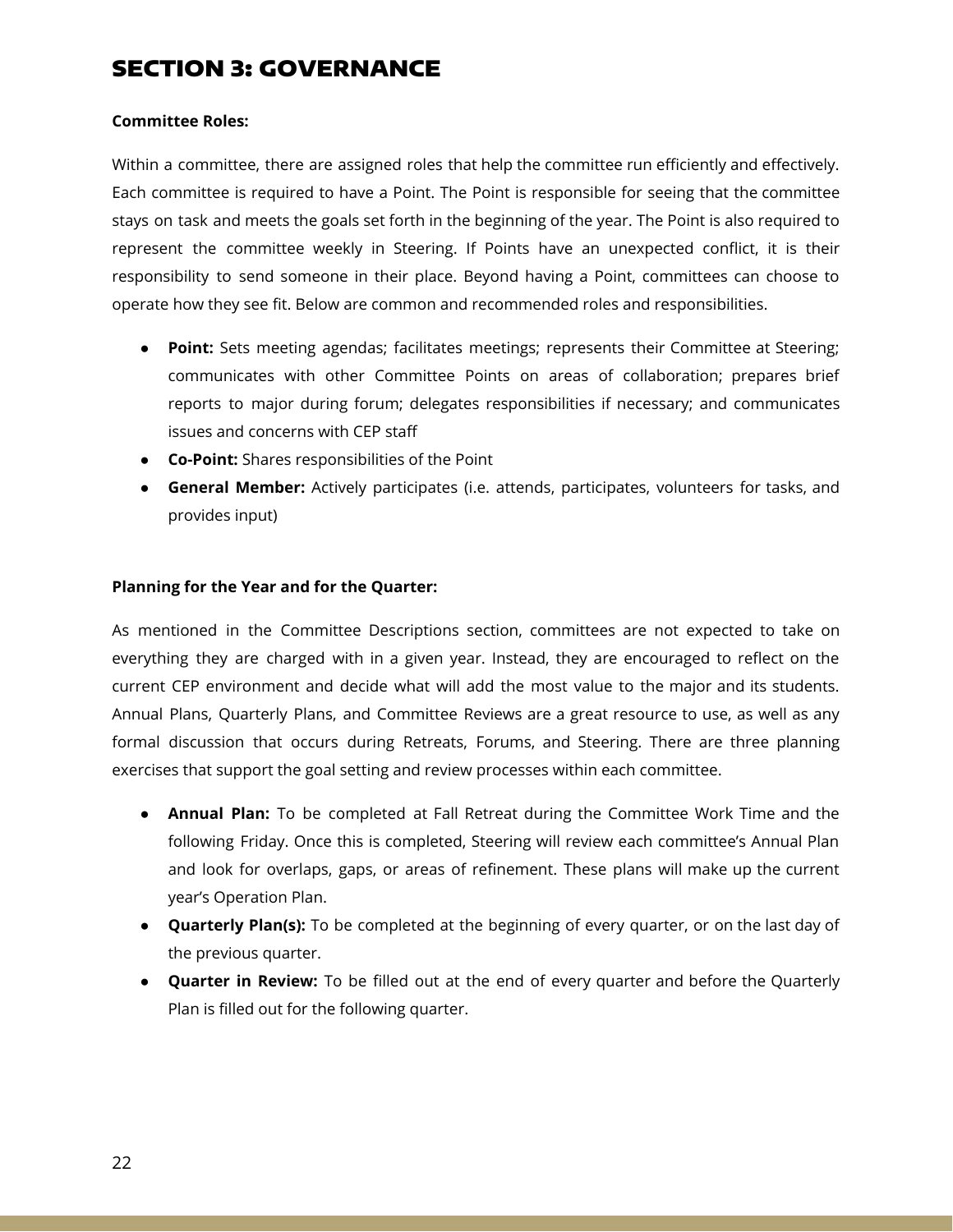## FORUM

Forum provides an opportunity for the major to meet as a whole (i.e. joint) or as separate classes (i.e. class) to discuss issues and activities, develop skills, and engage in reflection relevant to the larger group. Through structured, student-led meetings, students practice leadership and community-building skills. Students are encouraged to propose Forum activities and talk with the Program Manager about ideas. Goals of Forum include:

- Evaluate and improve the CEP program to keep it current and relevant to our students and larger community needs. This is done through:
	- Proposal presentations, discussions, and consensus votes
	- Facilitated conversations about current policies, courses, and structure
- Develop community within the major. This is done through:
	- Inclusive social activities and team-building exercises
	- Discussion of current events or thought-provoking topics
- Provide opportunities for professional skill-building. This is done through:
	- Workshops from current students, faculty, staff, or outside professionals
- Network with and gain exposure to other programs and opportunities for current and post-graduation experiences. This is done through:
	- Presentations from external guests

## ROLE OF THE FACILITATORS

Forum is co-facilitated by two students with an agenda developed in collaboration with Steering and CEP staff. Facilitators' responsibilities include finalizing and communicating the agenda, taking attendance, and taking notes. Notes are shared with the major using the Google Drive.

#### **When am I facilitating?**

CEP has a calendar with each student scheduled to facilitate one or two governance sessions each year. That calendar is shared using the Google Drive under "Forum."

#### **How do I decide what I am facilitating?**

Facilitators should initiate conversation at least one week prior to their facilitation date with CEP staff and/or Steering to see what relevant issues are on the table. The calendar is updated regularly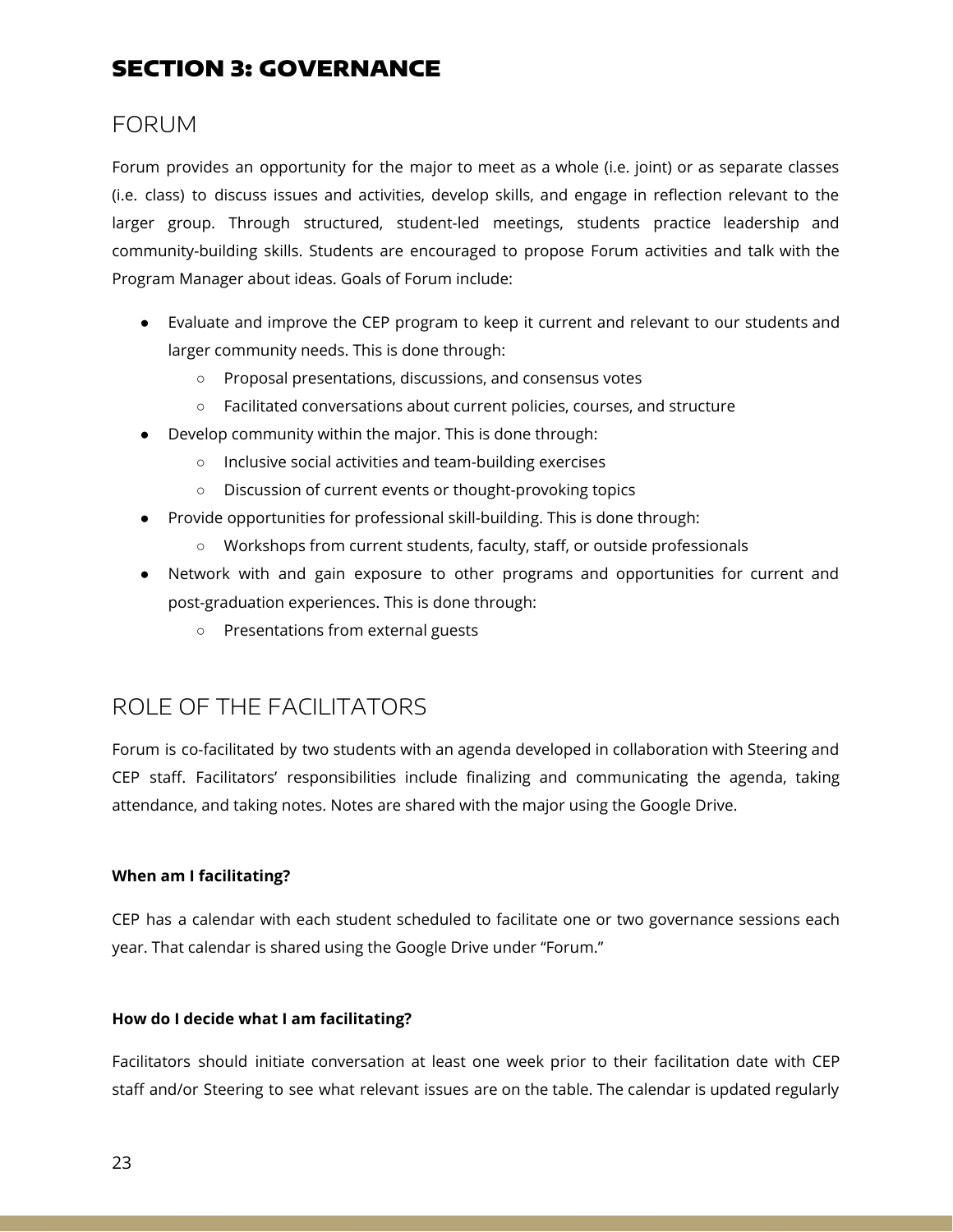with new items for the schedule. Before facilitating, facilitators will check in with CEP staff in person or via email, as well as with people scheduled on the agenda, to ensure all agenda items are accounted for and given adequate time.

#### **What do I do when I am facilitating?**

It is the facilitators' responsibility to manage time, flow, and agenda items. You are not necessarily responsible for leading activities on the schedule, but rather facilitating timing for the schedule. Facilitators need to arrive about 5-10 minutes early to write the agenda on the board and set up the room (and technology, if necessary). Facilitators will take attendance and notes that can be accessed using the Google Drive. A typical schedule is as follows:

| 9:30 AM  | Announcements and Committee Check-ins                |
|----------|------------------------------------------------------|
| 9:40 AM  | Guest Lecture from the UW Career & Internship Center |
| 10:00 AM | CEP Attendance Proposal Updates                      |

#### **Proposals:**

When someone identifies an inefficiency, issue, or sees a need for change within the major, they can write a proposal to initiative a voting process. Proposals and a consensus vote are needed for large policy changes such as grading structure changes, attendance policy changes, or changes to language in the Plumb Manual. Non-policy changes do not need to go through the proposal and consensus process. These changes might include apparel design, marketing strategy, or font choice on the website. CEP staff and Steering will determine the need for a proposal process if it is unclear with an arising issue.

Any student, group of students, or committee can bring a proposal in front of the major. Example proposals can be found online. Here are some ways to ensure a democratic and inclusive proposal development process:

- 1. Announce your idea at a Joint Forum, seek input, gauge interest, and invite others to help.
- 2. Develop a problem statement that includes what the problem is, how the problem came up, how CEP has addressed it in the past, and why it should be addressed or dealt with now.
- 3. Write the proposal by filling out a proposal form and submitting it to Headlights. Include:
	- a. What precise changes or new processes are you proposing?
	- b. How will the changes specifically address the problem statement?
	- c. How will the change be implemented? Who needs to do what and when?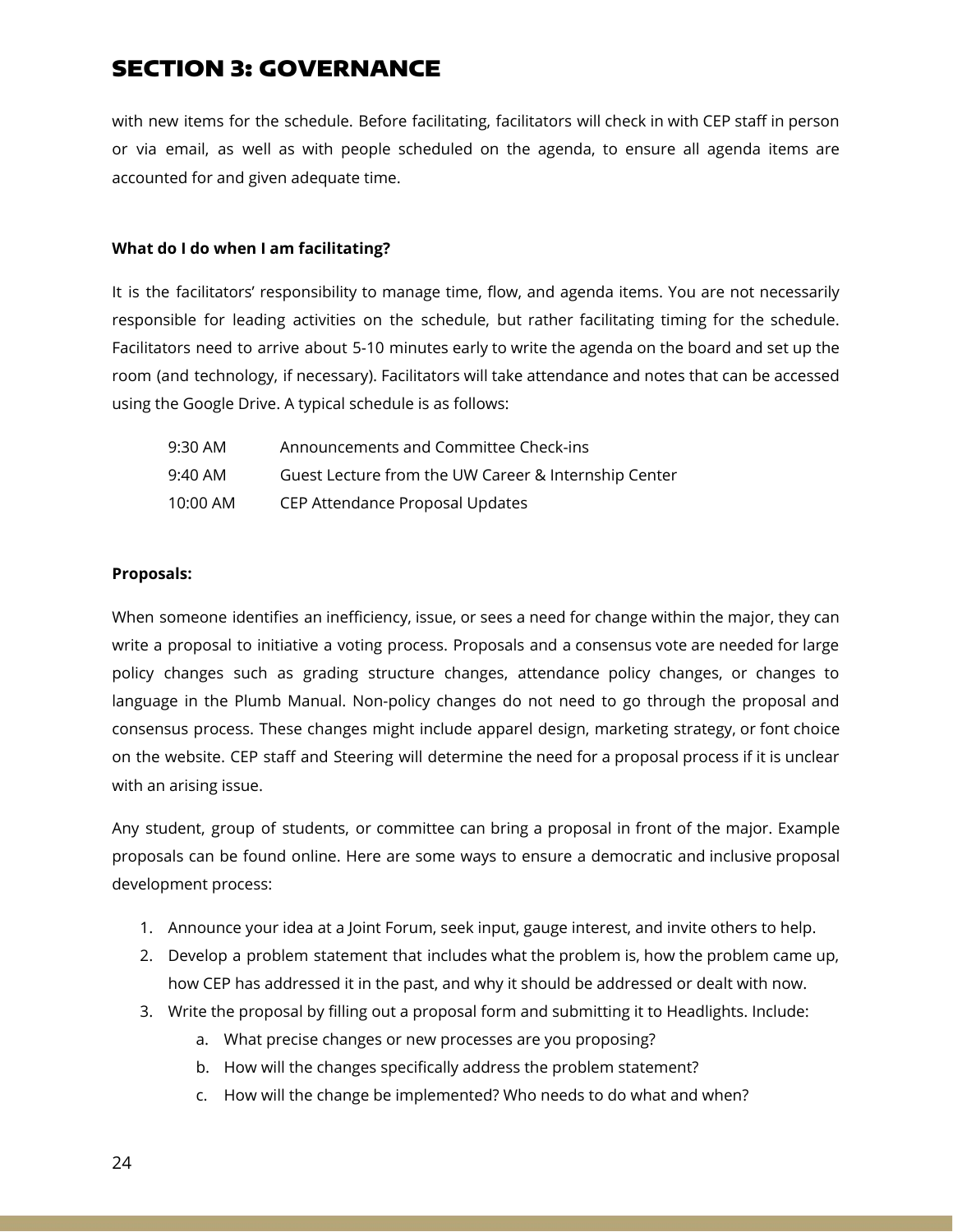- d. How will it be evaluated?
- 4. Seek input from the entire major on your draft proposal in a Joint Forum.
- 5. Rewrite the proposal with necessary changes.
- 6. Bring the draft proposal to Steering for review.
- 7. Pass the proposal by consensus in a Joint Forum.
- 8. Send a final copy to Headlights and CEP staff so that the Plumb Manual can be updated.

#### **Voting:**

CEP makes decisions with a public consensus vote. There are three ways to vote:

- **Approving** (thumbs-up) means that you agree that the proposal will add value to the major and should be put into practice.
- **Blocking** (thumbs-down) means that you disagree with the proposal, think it will hurt the major, and/or have ideas to make significant changes to the proposal. Your reasons for blocking will be recorded and those that brought the proposal to a vote will take them into consideration when revising the proposal.
- **Standing Aside** (thumbs-sideways) means that you are indifferent to the proposal, or have some issues with it, but not enough to block it. Your reasons for standing aside will be recorded and those that brought the proposal to a vote will take them into consideration in the evaluation of the proposal. If there are a significant number of people standing aside, the group can decide if it is in the best interest of the major to revise the proposal and bring it to another vote at a later date.

### STEERING

#### **Why Steering?**

Steering manages communication across committees, decision-making, and the overall affairs of the major. Steering is made up of at least one person from every committee plus faculty and staff. In this way, Steering acts as an executive committee for the major, discussing issues before and after they go to the entire major; guiding changes in committee responsibilities when necessary; and planning our annual Spring Retreat. In addition, all policy proposals must be brought to and passed in Steering before they can be brought up in Forum for a vote.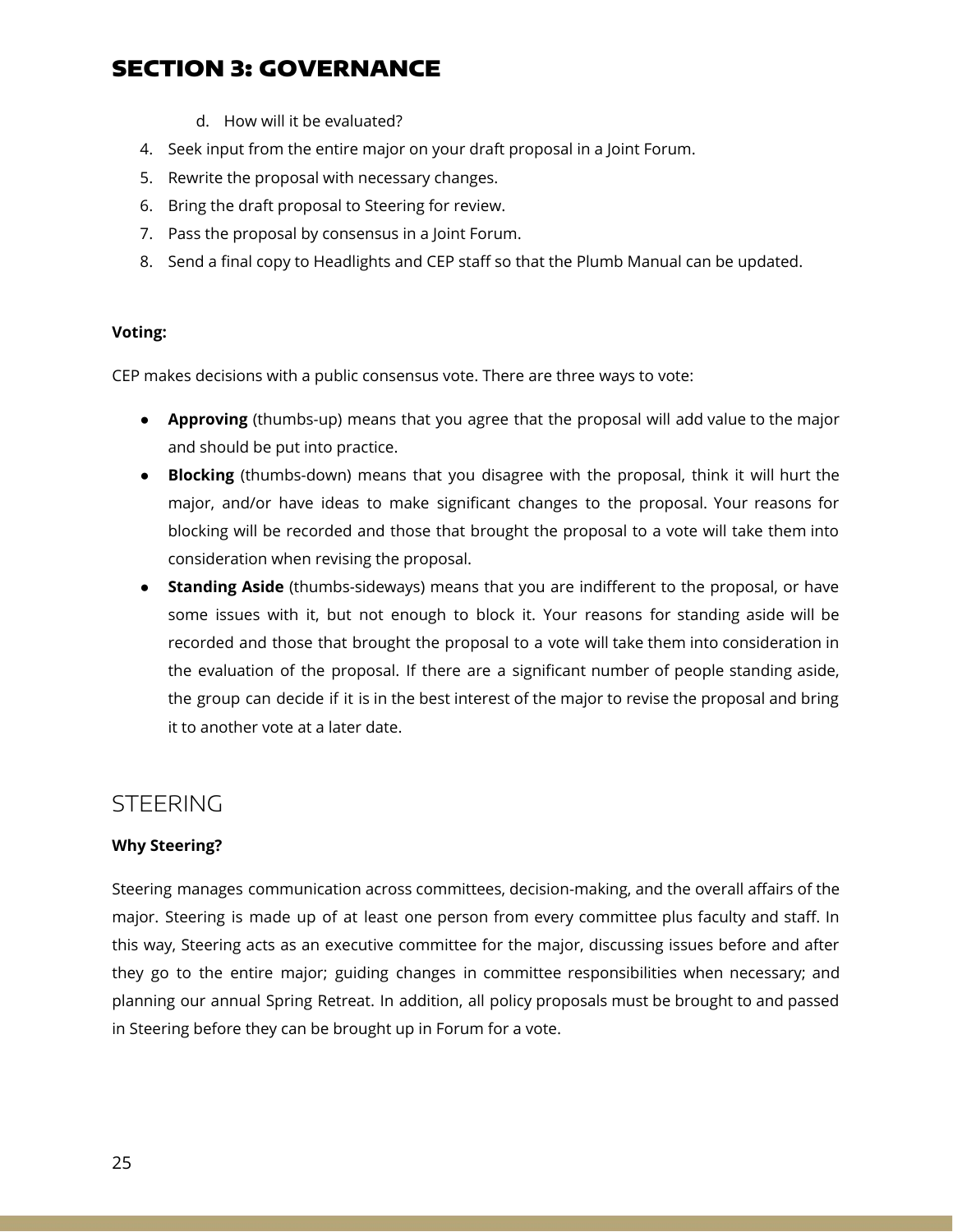#### **Roles within Steering:**

Steering runs similarly to other committees. There is a Steering Point, or Co-Points, that organize and run Steering meetings. They work with CEP staff and other Steering members to set the agenda for the meetings and ensure that all topics are allotted sufficient time. Points are also responsible for keeping notes and sharing information with the rest of the major when necessary.

Committee Points who attend Steering are expected to represent their committee. They should be prepared to bring updates to Steering, including progress on Annual and Quarterly Plans; issues and challenges within the committee; and potential areas of changes to committee activities. Steering provides a space for Points to support each other and get new ideas for group and project management.

#### **Planning for the Year and for the Quarter:**

Steering also creates Annual and Quarterly Plans. First, Steering creates a plan to keep committees accountable to their work. Second, Steering reacts to immediate items in the major. Because of this balance, their plans require structure and flexibility.

*(Please refer to the 'Governance Guide' for more information)*

## **CONCLUSION**

This document is meant to be a guide to introduce you to policies, structure, and best practices of our Governance Practicum. It is also intended to be a reminder. You are encouraged to revisit this document if you have questions or are confused about Governance. By no means is this document exhaustive or final, and CEP students are encouraged to update this document with new practices when necessary.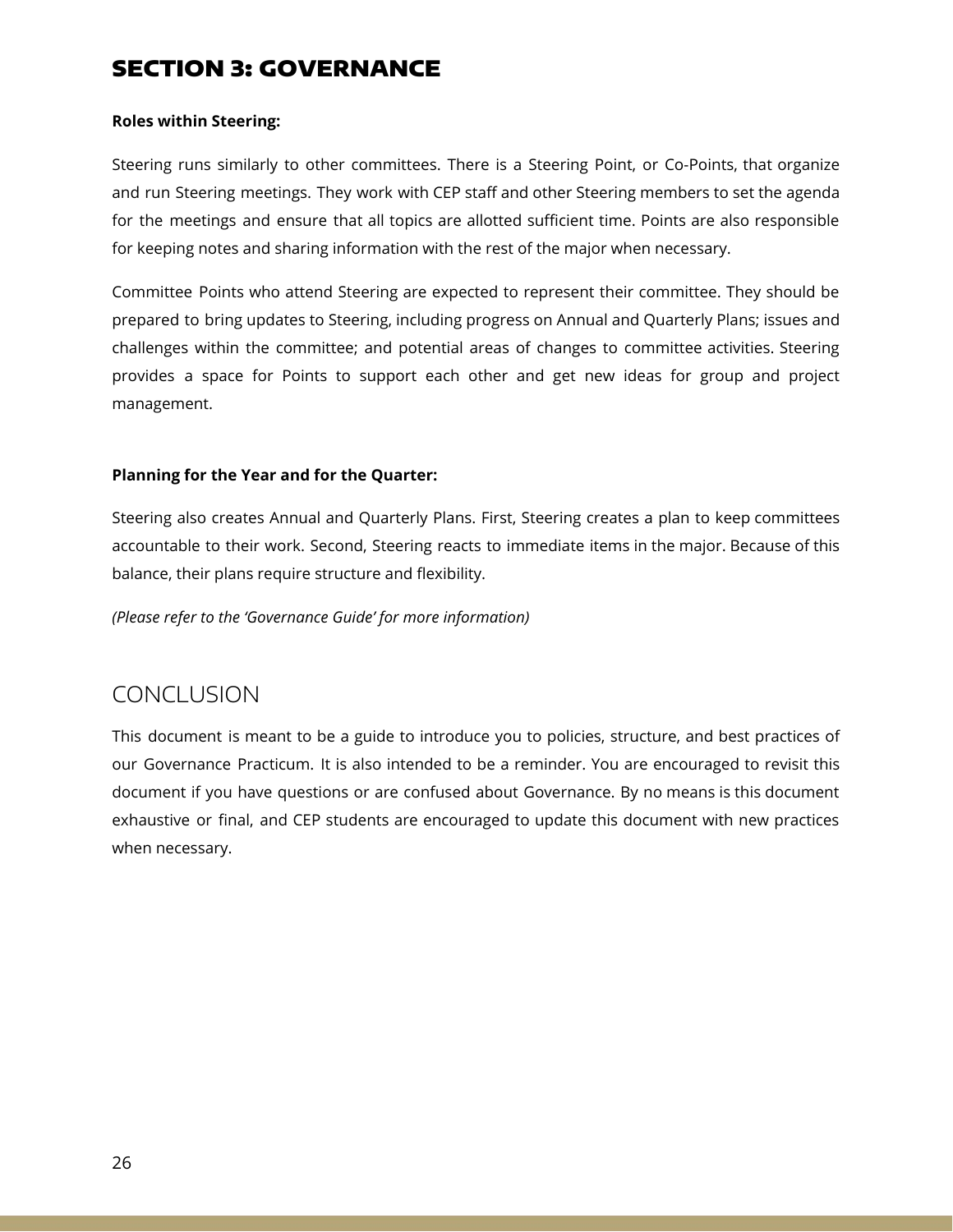## SECTION 4: POLICIES

## POLICIES

When proposals are passed, they become policy and practice in the major. Some of the policies are reinforced by the University, while others are practices that are used and enforced internally. When policies are passed, language in the Plumb Manual, other CEP print, and online materials are updated.

## MINIMUM GRADE POLICY

Students must receive a minimum GPA for courses to count towards CEP degree requirements. In particular:

**Methods, Diversity & DSP:** For each individual Methods, Diversity, and DSP course, a student must receive a 2.0 GPA or greater. A cumulative 2.5 GPA is required for these 33 credits. If a student receives less than a 2.0 GPA is a proposed course, it will not count towards their graduation requirements. If a student receives less than a cumulative 2.5 GPA in all of their proposed Methods, Diversity, and DSP courses, they must select different courses from their transcript (as approved by CEP staff) or take alternative courses.

**The CEP Core:** A student must receive a minimum 2.5 GPA in order to pass a CEP course. If a student has chosen the Credit/No Credit grading option for the course, the Credit "threshold" will be set at a 2.5 GPA. If a student receives less than a 2.5 GPA in the graded core course, it will not count towards their graduation requirements. In the event of such an occurrence, CEP staff and the student will meet to create an Individualized Learning Contract that identifies how the student can complete the requirement.

## CONTINUATION POLICY

While the UW has general regulations governing scholastic eligibility for continuance, CEP has adopted additional requirements in order to provide reasonable assurance of academic success.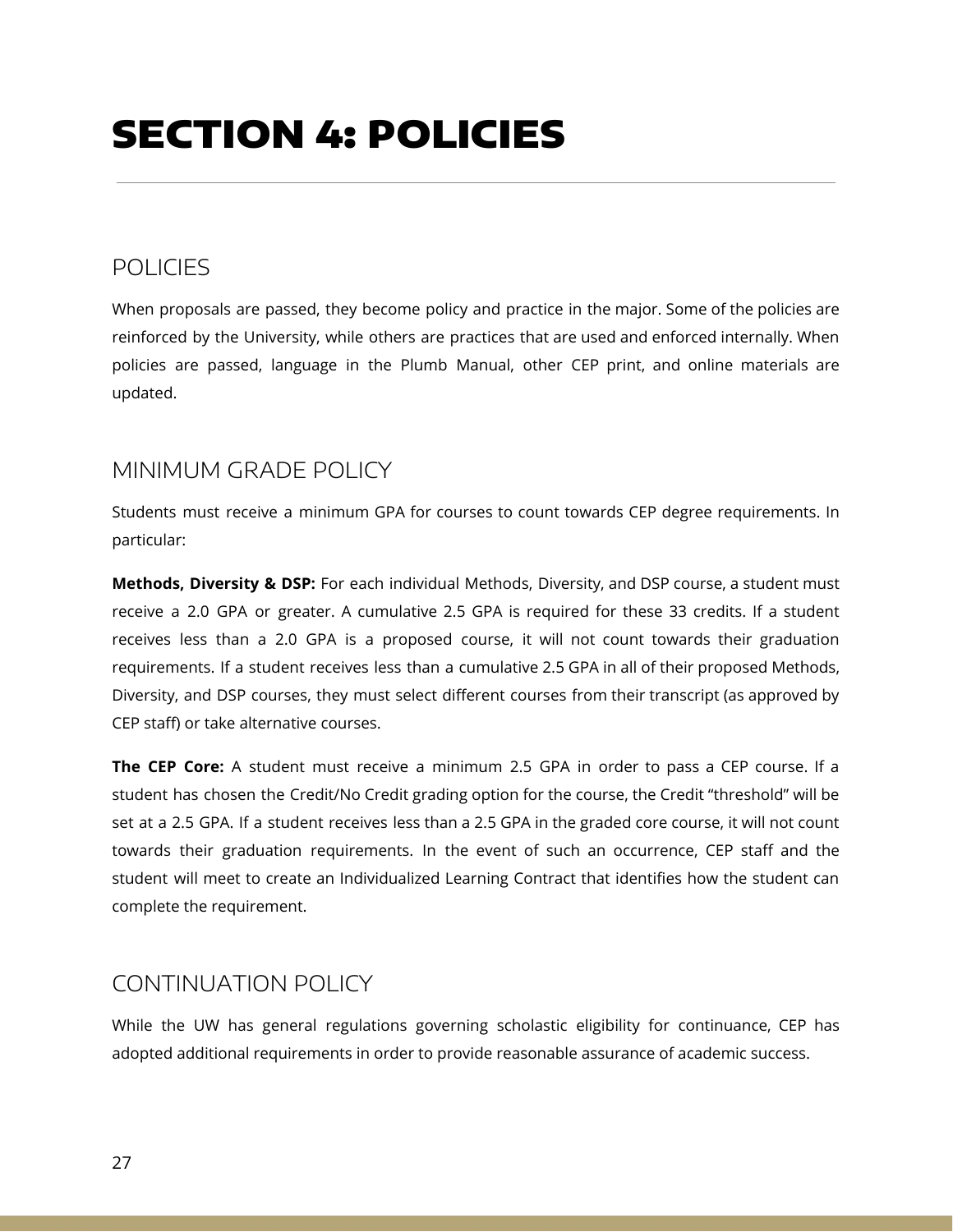## SECTION 4: POLICIES

The criteria and procedures below are used in administering the CEP continuation policy. These criteria and procedures are in addition to those of the UW.

- All students are subject to general University policies regarding grades and credits. The University requires students to maintain a cumulative 2.0 GPA; if a course is repeated, both grades are counted in the GPA. No course required for the degree may be taken on a satisfactory/non-satisfactory (S/NS) basis.
- Students must complete an Individualized Study Plan by the end of their first quarter in the program. It is then approved by CEP staff. Any changes must be updated and approved by CEP staff in subsequent quarters.
- Students are required to receive a minimum 2.5 GPA or Credit in all core courses and a minimum 2.0 GPA or Credit in all other major requirements. If students' performances fail to meet these standards, they are placed on departmental academic probation, and the following action is taken:
	- $\circ$  The student meets with CEP staff and/or faculty to create an Individualized Learning Contract, including but not limited to:
		- A plan to retake failed course(s) or identify substitute course(s) for major requirements.
		- Detailed note that if there are continued requirements that students fail to meet, they may only make one substitute for those requirements. All other requirements must be retaken.
		- Failure to pass requirements in three consecutive quarters will result in dropping the student from the major and coding that student as a pre-major in the College of Arts & Sciences.
- If the student fails to meet the requirements outlined in the Individualized Learning Contract, an additional meeting is scheduled. On a case-by-case basis, action may include updating the contract or dropping the student from the major and coding that student as a pre-major in the College of Arts & Sciences.
- Appeals: A student who is dropped under this policy may file a written appeal to the department Chair within 15 working days after the drop letter is dated. The appeal should state the facts the student believes justify reconsideration and include supporting justification. The Chair reviews the facts and renders a decision within 15 working days after the appeal is received.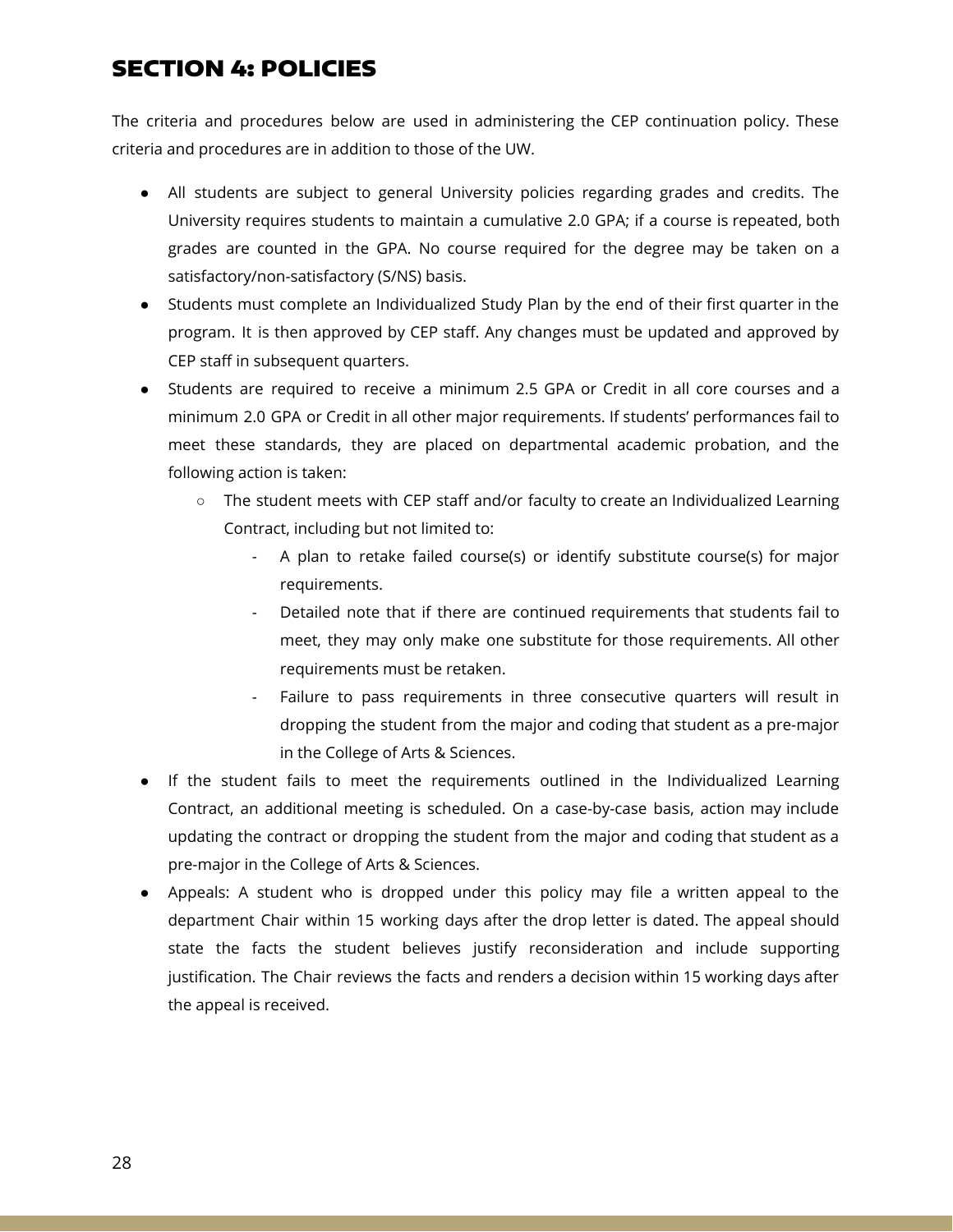## CONCLUSION

A CEP education is fully lived, not passively taken. We believe that active engagement from all areas of knowledge is necessary to confront the challenges our world faces. While this approach may seem daunting at first, through the support of CEP faculty and staff, the cohort, and one's own commitment to the process, the path intended for the individual is developed and realized.